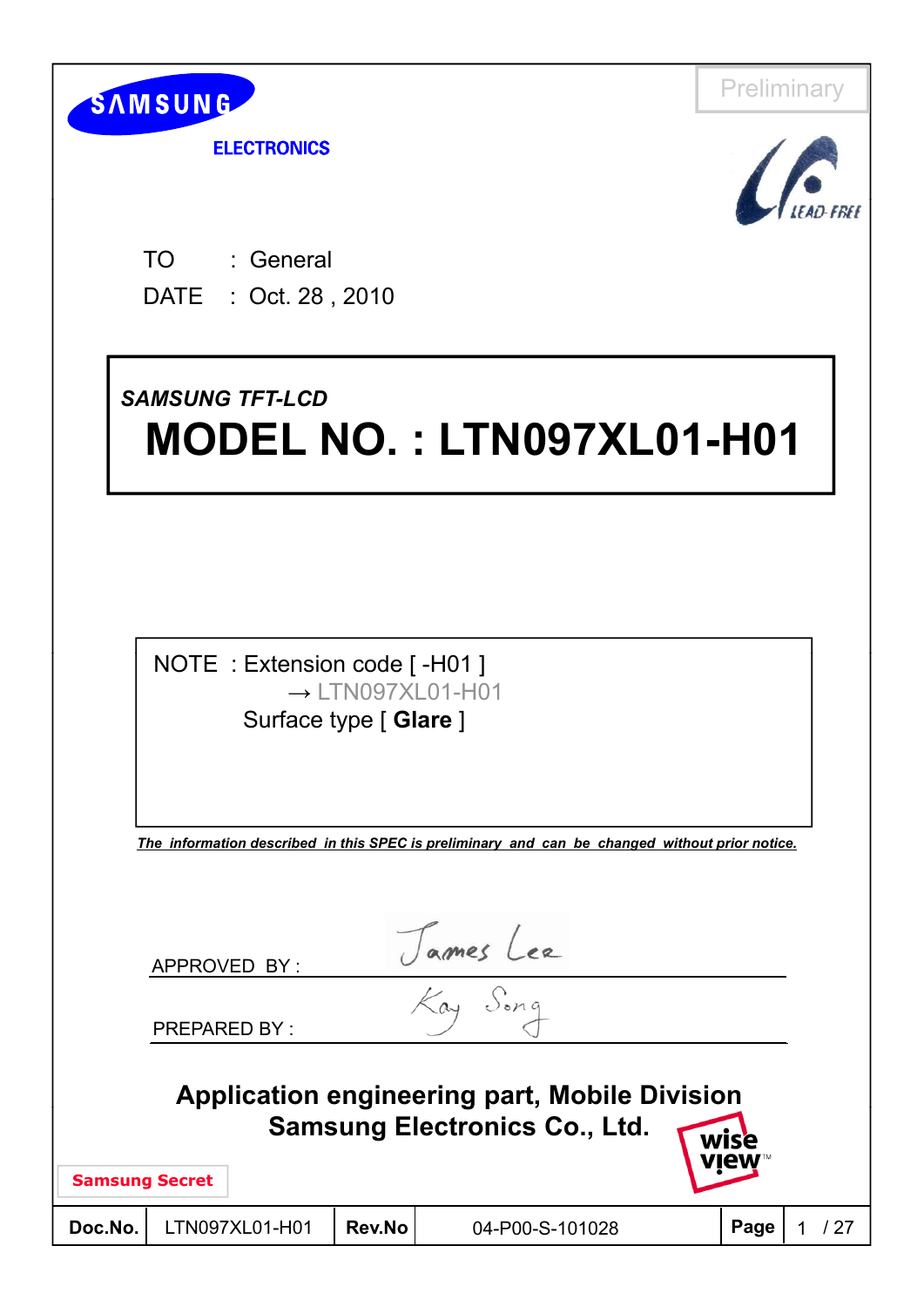## **CONTENTS**

| <b>Revision History</b>                                                                                                                                                                                                                                                      | ------------------- (3)    |
|------------------------------------------------------------------------------------------------------------------------------------------------------------------------------------------------------------------------------------------------------------------------------|----------------------------|
| <b>General Description</b>                                                                                                                                                                                                                                                   | $------------(-4)$         |
| 1. Absolute Maximum Ratings<br>1.1 Absolute Ratings of environment<br>1.2 Electrical Absolute Ratings                                                                                                                                                                        | $------------(-5)$         |
| 2. Optical Characteristics                                                                                                                                                                                                                                                   | ------------------- (7)    |
| 3. Electrical Characteristics<br>3.1 TFT LCD Module<br>3.2 Backlight Unit                                                                                                                                                                                                    | ------------------- (10)   |
| 4. Block Diagram<br>4.1 TFT LCD Module                                                                                                                                                                                                                                       | ------------------- (13)   |
| 5. Input Terminal Pin Assignment<br>5.1 Input Signal & Power<br>5.2 LVDS Interface<br>5.3 Timing Diagrams of LVDS For Transmitting<br>5.4 Input Signals, Basic Display Colors and Gray Scale of Each Color.<br>5.5 Pixel format<br>5.6 LED Driver Connector & Pin Assignment | $------------(14)$         |
| 6. Interface Timing<br>6.1 Timing Parameters<br>6.2 Timing Diagrams of interface Signal<br>6.3 Power ON/OFF Sequence                                                                                                                                                         | ------------------- (19)   |
| 7. Outline Dimension                                                                                                                                                                                                                                                         | ------------------- ( 22 ) |
| 8. Packing                                                                                                                                                                                                                                                                   | ------------------- (24)   |
| 9. Marking & Others                                                                                                                                                                                                                                                          | ------------------- (25)   |
| 10. General Precaution                                                                                                                                                                                                                                                       | --------------------(27)   |
|                                                                                                                                                                                                                                                                              |                            |
| <b>Samsung Secret</b>                                                                                                                                                                                                                                                        |                            |
|                                                                                                                                                                                                                                                                              |                            |

**Preliminary**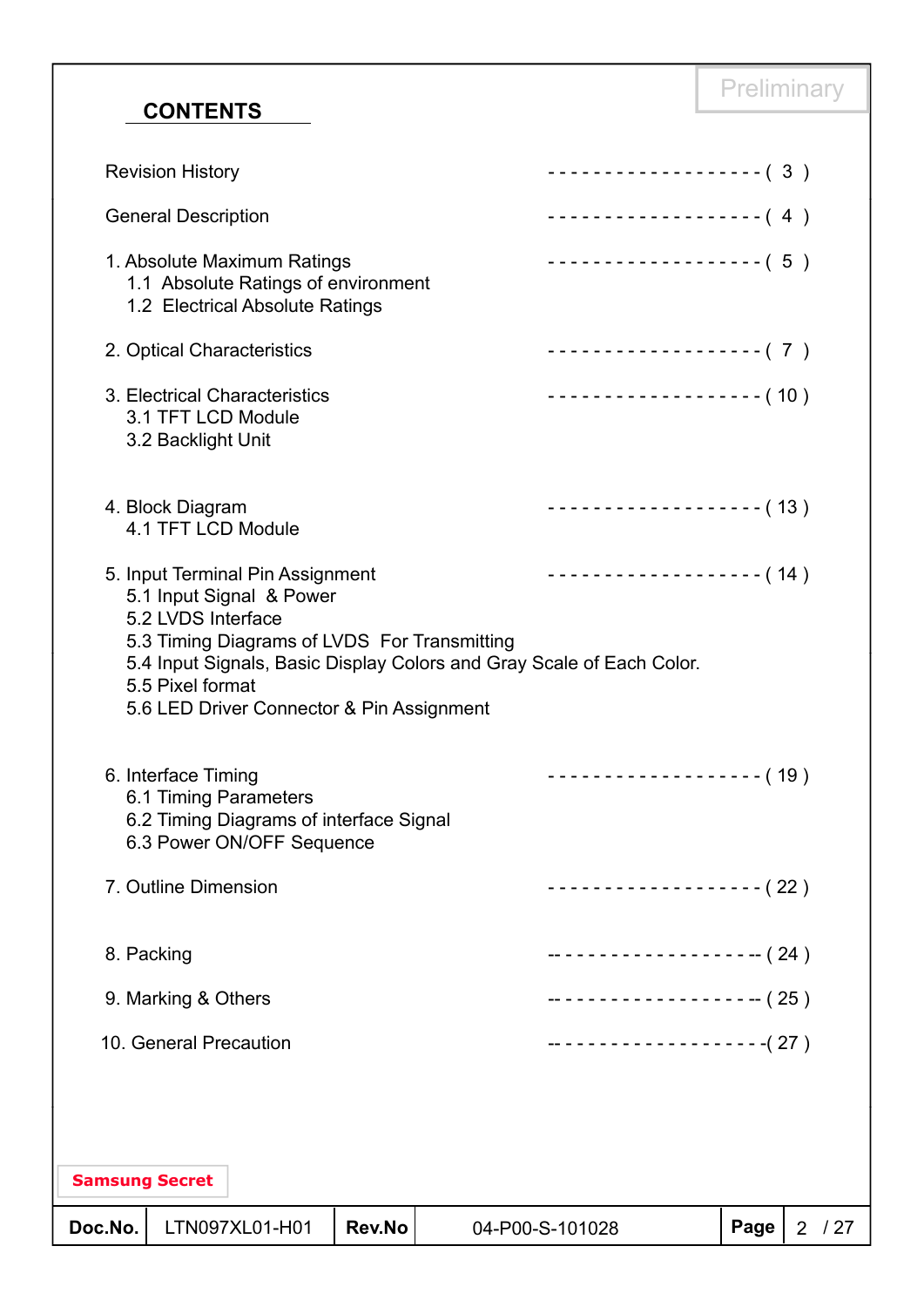# **REVISION HISTORY Preliminary**

| Date                  | Revision No.   | Page           |        | Summary                                                                 |      |        |
|-----------------------|----------------|----------------|--------|-------------------------------------------------------------------------|------|--------|
| Oct. 28, 2010         | <b>P00</b>     | $\mathsf{All}$ |        | The Preliminary specification of LTN097XL01-H01 model was issued first. |      |        |
|                       |                |                |        |                                                                         |      |        |
|                       |                |                |        |                                                                         |      |        |
|                       |                |                |        |                                                                         |      |        |
|                       |                |                |        |                                                                         |      |        |
|                       |                |                |        |                                                                         |      |        |
|                       |                |                |        |                                                                         |      |        |
|                       |                |                |        |                                                                         |      |        |
|                       |                |                |        |                                                                         |      |        |
|                       |                |                |        |                                                                         |      |        |
|                       |                |                |        |                                                                         |      |        |
|                       |                |                |        |                                                                         |      |        |
|                       |                |                |        |                                                                         |      |        |
|                       |                |                |        |                                                                         |      |        |
|                       |                |                |        |                                                                         |      |        |
|                       |                |                |        |                                                                         |      |        |
|                       |                |                |        |                                                                         |      |        |
|                       |                |                |        |                                                                         |      |        |
|                       |                |                |        |                                                                         |      |        |
| <b>Samsung Secret</b> |                |                |        |                                                                         |      |        |
| Doc.No.               | LTN097XL01-H01 |                | Rev.No | 04-P00-S-101028                                                         | Page | $3/27$ |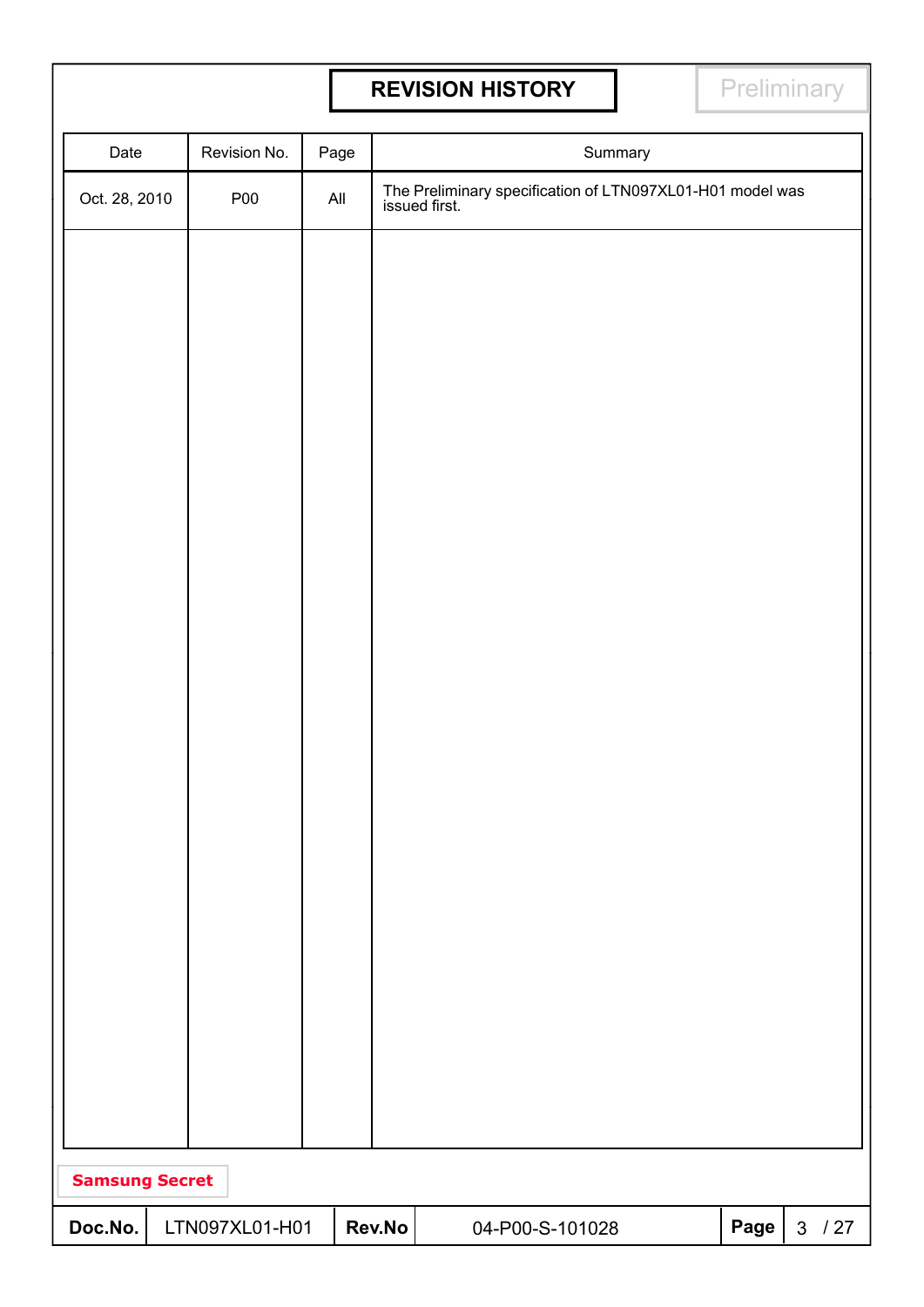## **GENERAL DESCRIPTION**

#### **DESCRIPTION**

LTN097XL01 is a color active matrix TFT (Thin Film Transistor) liquid crystal display (LCD) that uses amorphous silicon TFT as switching devices. This model is composed of a TFT LCD panel, a driver circuit and a backlight unit. The resolution of a 9.7" contains 1024 x 768 pixels and can display up to 262,144 colors. 6 O'clock direction is the optimum viewing angle.

#### FEATURES

- High contrast ratio
- XGA (1024 x 768 pixels ) resolution
- Low power consumption
- DE (Data enable) only mode
- 3.3V LVDS Interface
- Onboard EEDID chip Onboard EEDID
- Green product (RoHS compliant)

#### APPLICATIONS

- Notebook PC
- If the usage of this product is not for PC application, but for others, please contact SEC

### **GENERAL INFORMATION**

| <b>Item</b>           | <b>Specification</b>                    | <b>Unit</b> | <b>Note</b> |
|-----------------------|-----------------------------------------|-------------|-------------|
| Display area          | 196.608(H) x 147.456(V) (9.7" diagonal) | mm          |             |
| Driver element        | a-Si TFT active matrix                  |             |             |
| Display colors        | 262,144                                 |             |             |
| Number of pixel       | 1024 X 768                              | pixel       |             |
| Pixel arrangement     | <b>RGB</b> vertical stripe              |             |             |
| Pixel pitch           | 0.192 (H) $X$ 0.192 (V) typ             | mm          |             |
| Display Mode          | Normally black (PLS mode)               |             |             |
| Surface treatment     | Haze 0, Hard-Coating 3H                 |             |             |
|                       |                                         |             |             |
| <b>Samsung Secret</b> |                                         |             |             |

|  | Doc.No.   LTN097XL01-H01   Rev.No |  | 04-P00-S-101028 |  | Page   $4 / 27$ |
|--|-----------------------------------|--|-----------------|--|-----------------|
|--|-----------------------------------|--|-----------------|--|-----------------|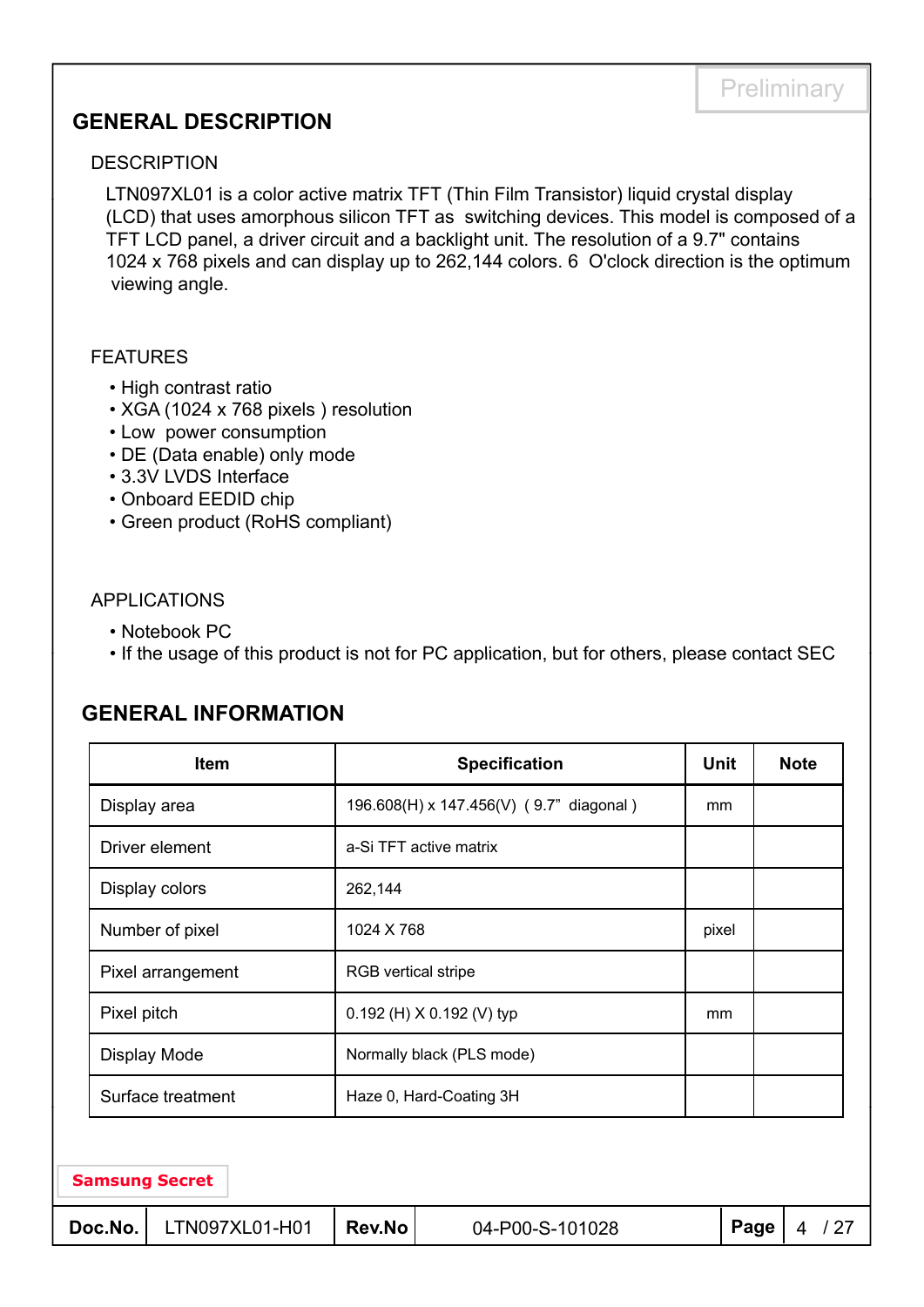#### Mechanical Information

| <b>Item</b>    |                | Min.                     | Typ.                     | Max.        | Unit | <b>Note</b> |
|----------------|----------------|--------------------------|--------------------------|-------------|------|-------------|
|                | Horizontal (H) | 210.12                   | 210.42                   | 210.72      | mm   |             |
| Module<br>size | Vertical (V)   | 166.12                   | 166.42                   | 167.72      | mm   |             |
|                | Depth (D)      | $\overline{\phantom{0}}$ | $\overline{\phantom{a}}$ | 3.55 / 5.85 | mm   | (1)         |
|                | Weight         | -                        | -                        | 170         | g    |             |

Note (1) Measurement condition of outline dimension

. Equipment : Bernier Calipers

. Push Force : 500  $\pm$  250 g  $\cdot$ f

## **1. ABSOLUTE MAXIMUM RATINGS**

### 1.1 ENVIRONMENTAL ABSOLUTE RATINGS

| Item                                                 | Symbol      | Min.                     | Max. | <b>Unit</b> | <b>Note</b>  |
|------------------------------------------------------|-------------|--------------------------|------|-------------|--------------|
| Storage temperate                                    | <b>TSTG</b> | $-20$                    | 60   | °C          | $\mathbf{1}$ |
| Operating temperate<br>Temperature of glass surface) | <b>TOPR</b> | 0                        | 50   | °C          | (1)          |
| Shock (non-operating)                                | Snop        | $\overline{\phantom{a}}$ | 240  | G           | (2),(4)      |
| Vibration (non-operating)                            | Vnop        |                          | 2.41 | G           | (3),(4)      |

Note (1) Temperature and relative humidity range are shown in the figure below. 95 % RH Max.  $(40 °C \geq Ta)$ 

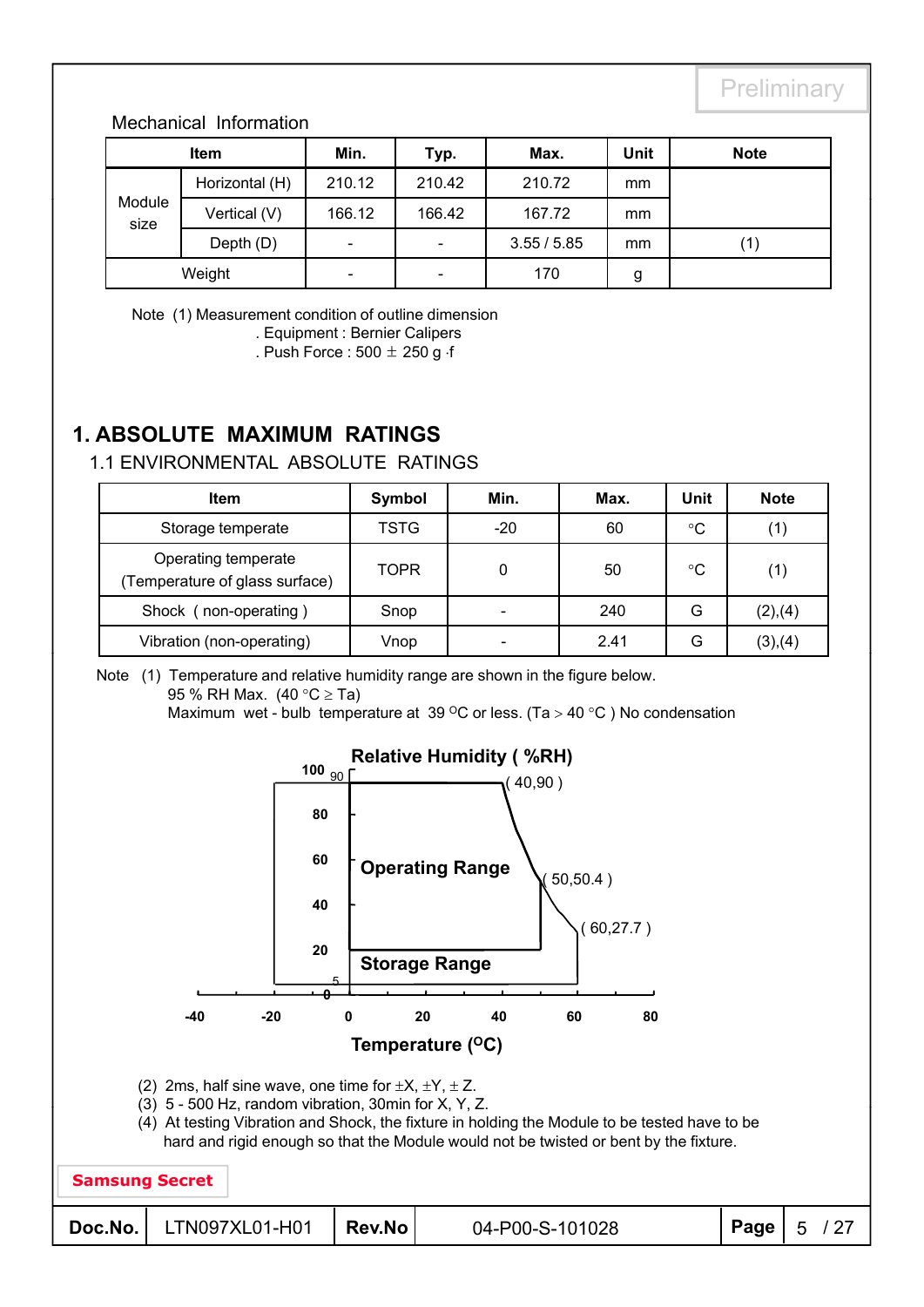## 1.2 ELECTRICAL ABSOLUTE RATINGS

## (1) TFT LCD MODULE

 $V_{DD} = 3.3V$ ,  $V_{SS} = GND = 0V$ 

| ltem                 | Symbol                | Min.           | Max.           | Unit | <b>Note</b> |
|----------------------|-----------------------|----------------|----------------|------|-------------|
| Power Supply Voltage | V <sub>DD</sub>       | $V_{DD}$ - 0.3 | $V_{DD}$ + 0.3 |      | (1          |
| Logic Input Voltage  | <b>V<sub>IN</sub></b> | $V_{DD}$ - 0.3 | $V_{DD}$ + 0.3 |      | 11          |

Note (1) Within Ta ( $25 \pm 2$  °C)

| <b>Samsung Secret</b> |                |               |                 |                        |  |
|-----------------------|----------------|---------------|-----------------|------------------------|--|
| Doc.No.               | LTN097XL01-H01 | <b>Rev.No</b> | 04-P00-S-101028 | <b>Page</b>   $6 / 27$ |  |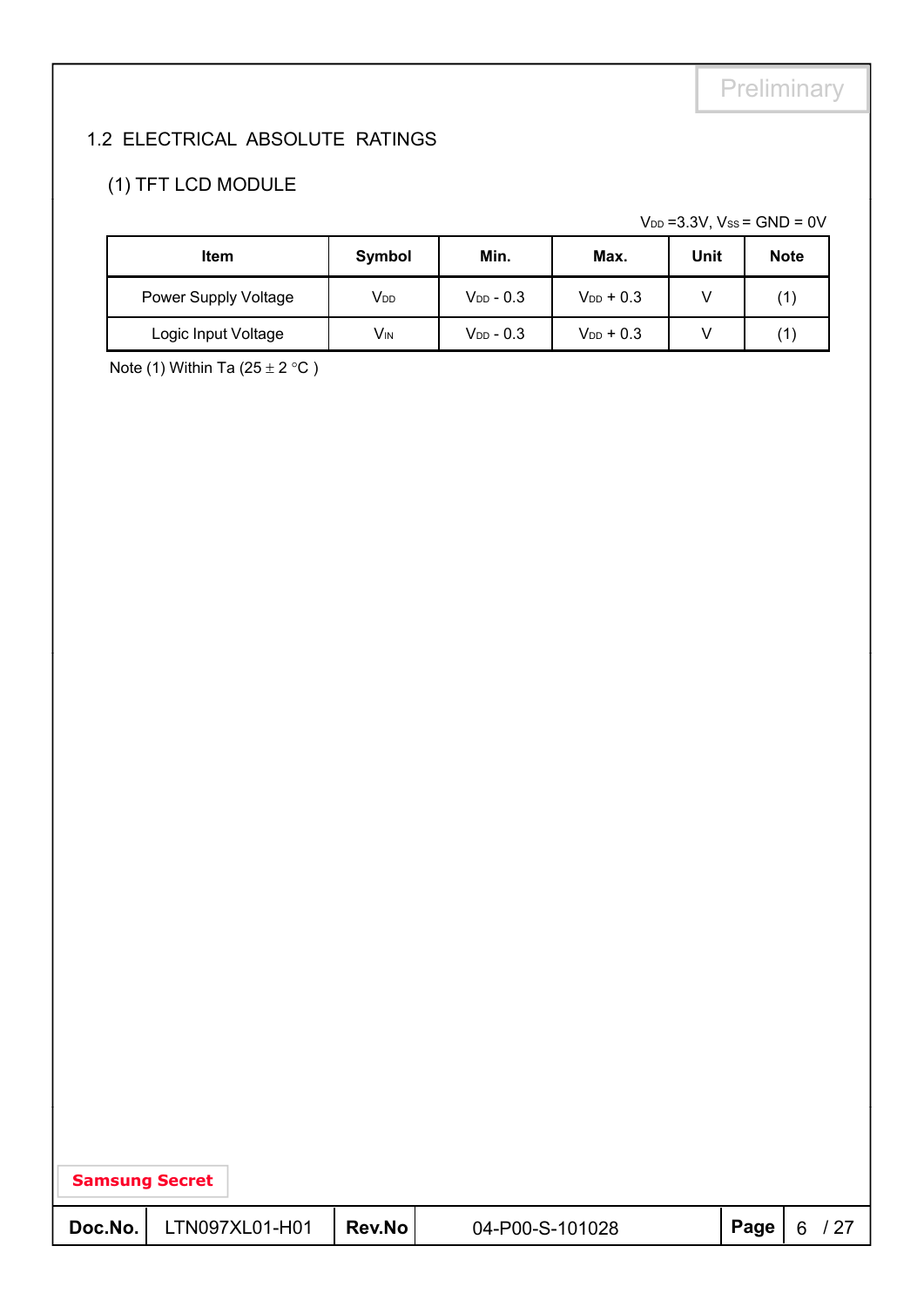# **2. OPTICAL CHARACTERISTICS**

The following items are measured under stable conditions. The optical characteristics should be measured in a dark room or equivalent state with the methods shown in Note (5). Measuring equipment : TOPCON SR-3

|                                           |                                              |                                     |                | Typ.                                          | <b>Max</b>                   | Unit                         | <b>Note</b>             |  |
|-------------------------------------------|----------------------------------------------|-------------------------------------|----------------|-----------------------------------------------|------------------------------|------------------------------|-------------------------|--|
| <b>Contrast Ratio</b><br>(5 Points)       |                                              |                                     | $\blacksquare$ | 600                                           | $\blacksquare$               | $\qquad \qquad \blacksquare$ | (1), (2), (5)           |  |
| Response Time at Ta<br>(Rising + Falling) | <b>TRT</b>                                   |                                     |                | 30                                            | (35)                         | msec                         | (1), (3)                |  |
| Average Luminance<br>of White (5 Points)  | YL, AVE                                      |                                     | 255            | 300                                           | $\qquad \qquad \blacksquare$ | cd/m <sup>2</sup>            | $IF=(23mA)$<br>(1), (4) |  |
|                                           | Rx                                           |                                     |                | <b>TBD</b>                                    |                              |                              |                         |  |
|                                           | RY                                           | Angle<br>$\phi = 0$<br>$\theta = 0$ |                | <b>TBD</b>                                    |                              |                              | (1), (5)<br>SR-3        |  |
|                                           | $G_{X}$                                      |                                     |                | <b>TBD</b>                                    |                              |                              |                         |  |
|                                           | $G_Y$                                        |                                     |                | <b>TBD</b>                                    |                              |                              |                         |  |
|                                           | Bx                                           |                                     |                | <b>TBD</b>                                    |                              |                              |                         |  |
|                                           | $B_Y$                                        |                                     |                | <b>TBD</b>                                    |                              |                              |                         |  |
|                                           | W <sub>x</sub>                               |                                     | 0.283          | 0.313                                         | 0.343                        |                              |                         |  |
|                                           | $W_Y$                                        |                                     | 0.299          | 0.329                                         | 0.359                        |                              |                         |  |
|                                           | $\theta$                                     |                                     | 80             | $\overline{\phantom{a}}$                      | $\qquad \qquad \blacksquare$ |                              |                         |  |
|                                           | $\theta$ R                                   |                                     | 80             | $\overline{\phantom{a}}$                      | $\qquad \qquad \blacksquare$ |                              | (1), (5)                |  |
| Ver.                                      | фн                                           |                                     | 80             |                                               |                              |                              | SR-3                    |  |
|                                           | φL                                           |                                     | 80             | $\overline{\phantom{a}}$                      | $\overline{\phantom{a}}$     |                              |                         |  |
| 13 Points<br><b>White Variation</b>       | $\delta$ L                                   |                                     | $\blacksquare$ | 1.4                                           | (1.6)                        | $\overline{\phantom{a}}$     | (6)                     |  |
|                                           | Red<br>Green<br><b>Blue</b><br>White<br>Hor. |                                     |                | Normal<br>Viewing<br>$CR \ge 10$<br>At center |                              |                              | Degrees                 |  |

\* Ta =  $25 \pm 2$  °C, V<sub>DD</sub>=3.3V, fv= 60Hz, f<sub>DCLK</sub> = 100MHz, IF = (23 mA)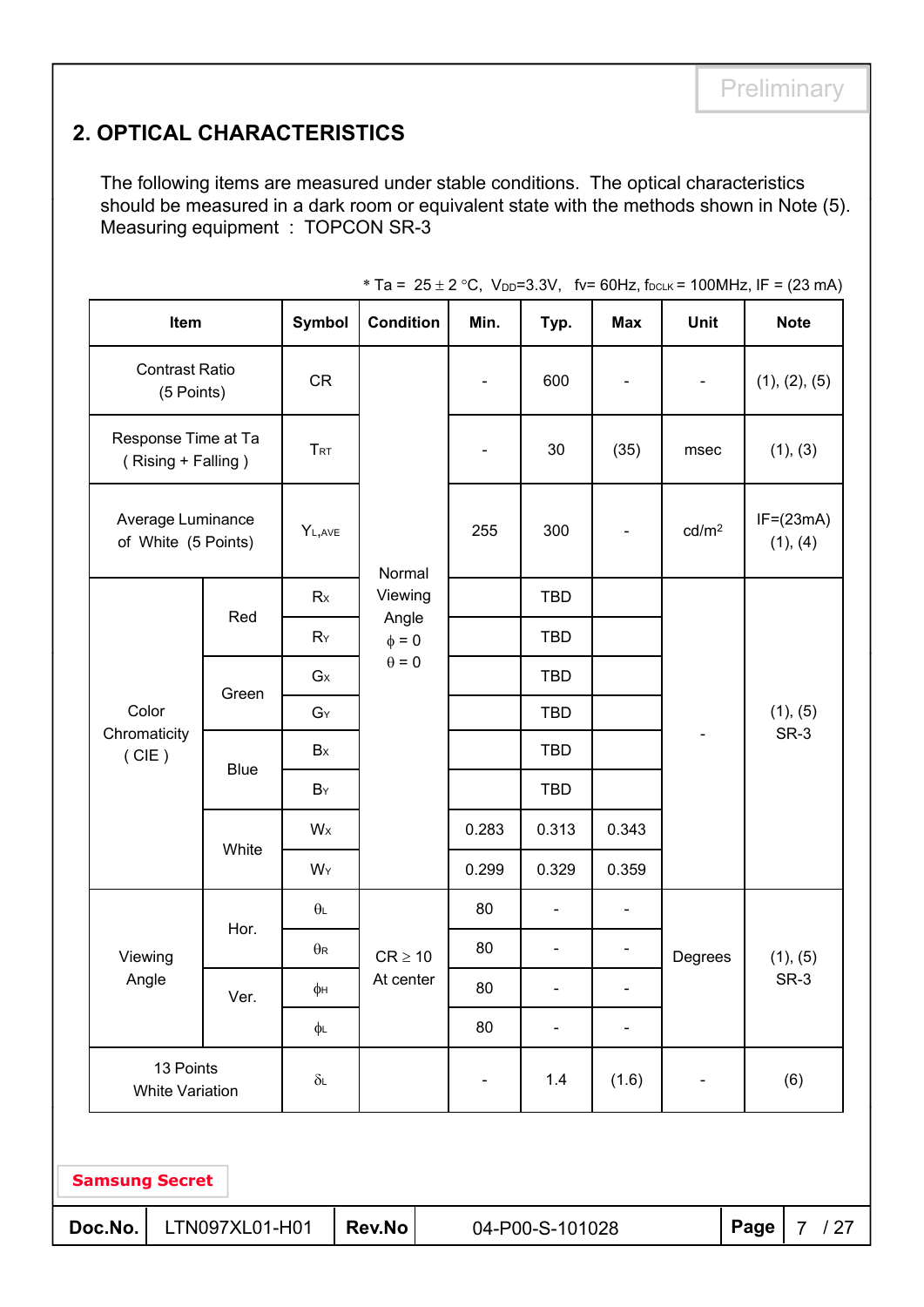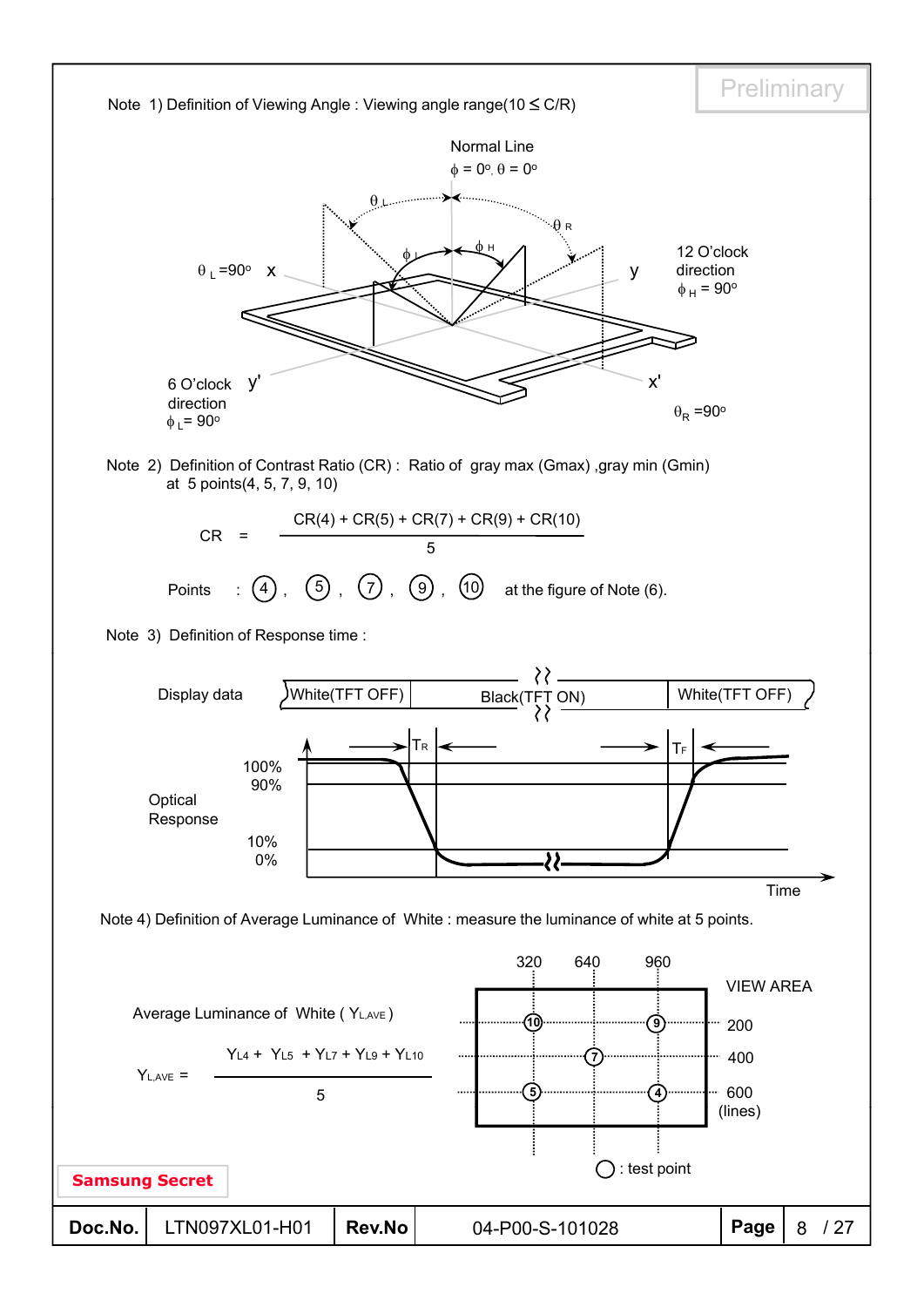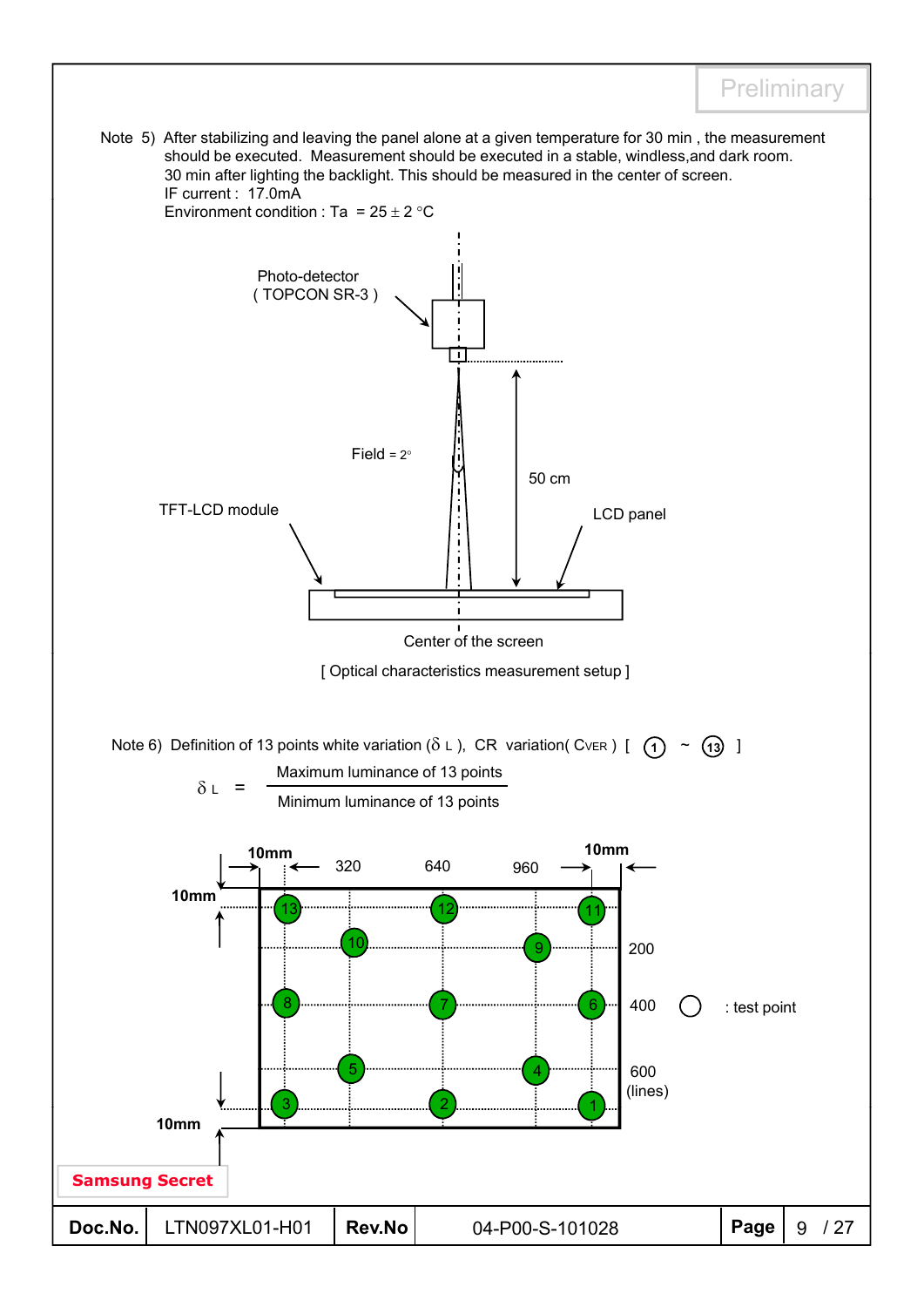# Preliminary **3. ELECTRICAL CHARACTERISTICS**

### 3.1 TFT LCD MODULE

|                                               |           |                        |                              |                              |                          |            | Ta= $25 \pm 2^{\circ}$ C |
|-----------------------------------------------|-----------|------------------------|------------------------------|------------------------------|--------------------------|------------|--------------------------|
| <b>Item</b>                                   |           | Symbol                 | Min.                         | Typ.                         | Max.                     | Unit       | <b>Note</b>              |
| Voltage of Power Supply                       |           | V <sub>DD</sub>        | 3.0                          | 3.3                          | 3.6                      | $\vee$     |                          |
| Differential Input                            | High      | <b>V</b> <sub>IH</sub> | $\overline{\phantom{a}}$     | $\qquad \qquad \blacksquare$ | $+100$                   | mV         | $V_{CM} = +1.2V$         |
| Voltage for LVDS<br><b>Receiver Threshold</b> | Low       | VIL                    | $-100$                       | $\qquad \qquad \blacksquare$ | $\blacksquare$           | mV         |                          |
| <b>Vsync Frequency</b>                        |           | fv                     |                              | 60                           | $\overline{\phantom{a}}$ | Hz         |                          |
| <b>Hsync Frequency</b>                        |           | $f_H$                  |                              | 48                           | $\overline{\phantom{a}}$ | <b>KHz</b> |                          |
| Main Frequency                                |           | f <sub>DCLK</sub>      | $\overline{\phantom{a}}$     | 100                          | $\blacksquare$           | <b>MHz</b> |                          |
| <b>Rush Current</b>                           |           | <b>RUSH</b>            |                              |                              | 1.5                      | A          | (4)                      |
|                                               | White     |                        |                              | (TBD)                        | $\blacksquare$           | mA         | $(2),(3)^{*}a$           |
| <b>Current of Power</b><br>Supply             | Mosaic    | $I_{DD}$               |                              | 242                          | 273                      | mA         | $(2),(3)*b$              |
|                                               | V. stripe |                        | $\qquad \qquad \blacksquare$ | (TBD)                        | $\blacksquare$           | mA         | $(2),(3)^*c$             |

Note (1) Display data pins and timing signal pins should be connected.( GND = 0V )

 $(2)$  fv = 60Hz, f<sub>DCLK</sub> = 100MHZ, V<sub>DD</sub> = 3.3V, DC Current.

(3) Power dissipation pattern

#### \*a) White Pattern **\*b**) Mosaic Pattern **\*b**



**Doc.No.** LTN097XL01-H01 **Rev.No** 04-P00-S-101028 **Page** 10 / 27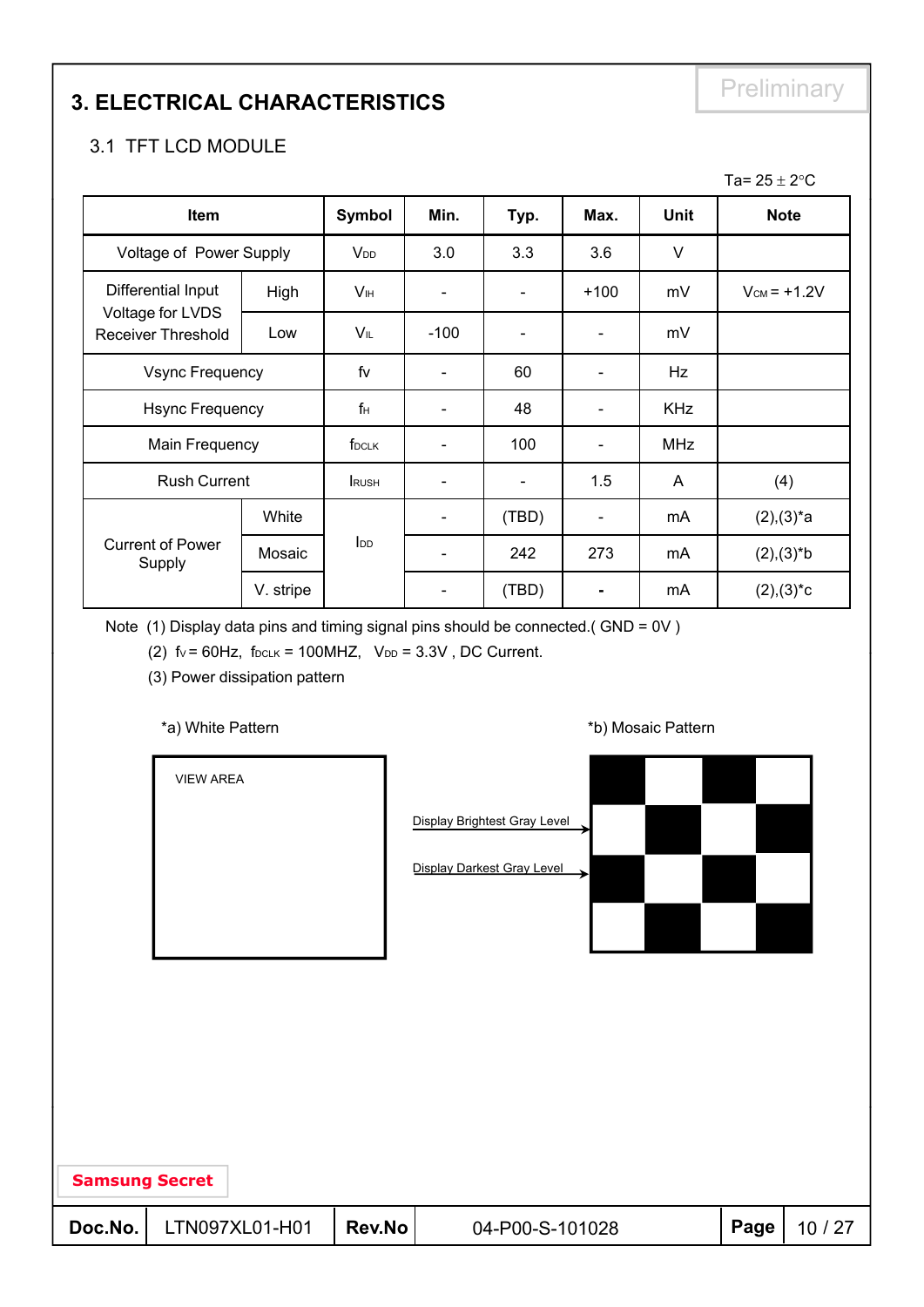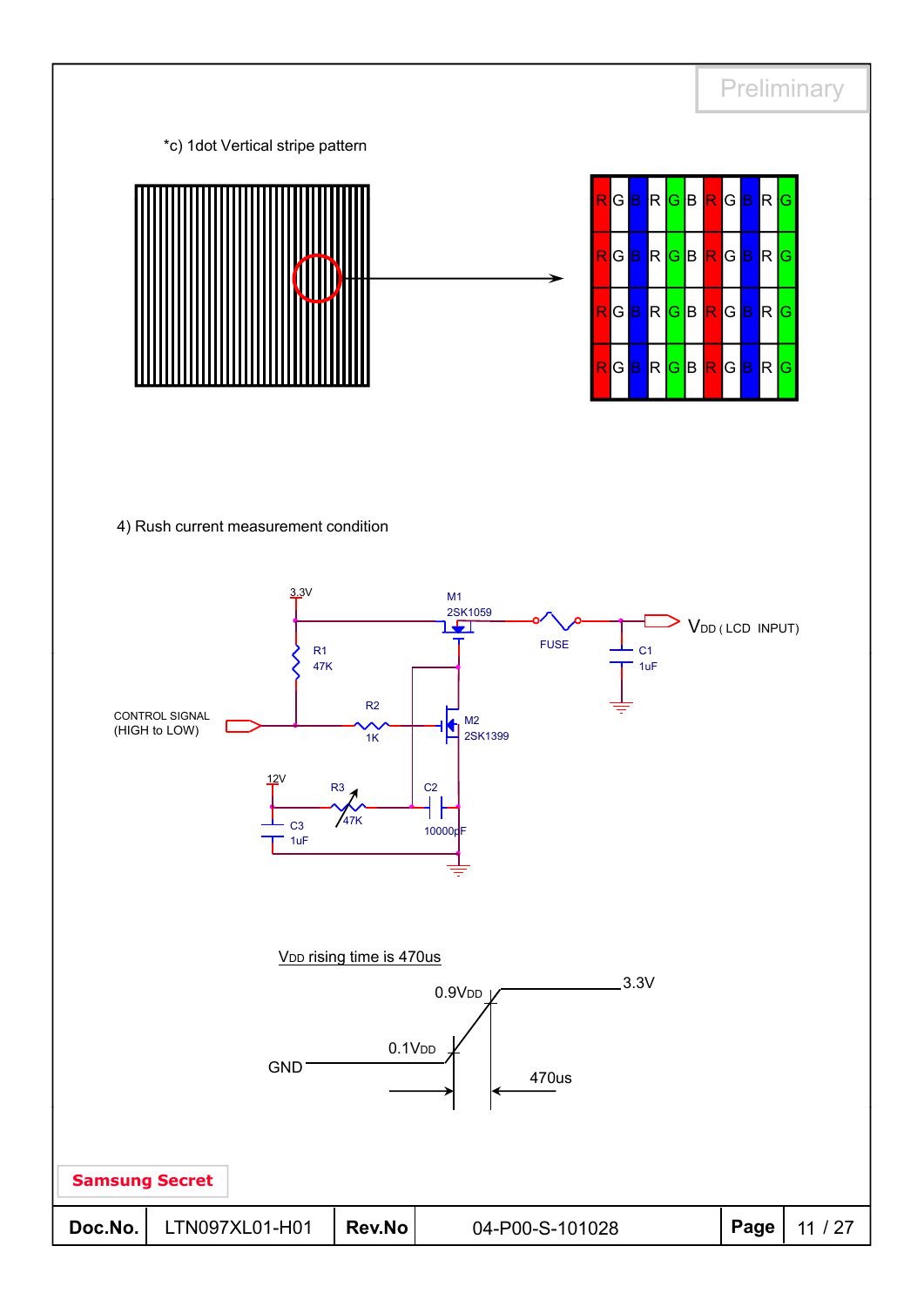#### 3.2 BACK-LIGHT UNIT

#### Ta=  $25 \pm 2$  °C

| <b>Item</b>                | Symbol | Min.   | Typ. | Max. | Unit | <b>Note</b>        |
|----------------------------|--------|--------|------|------|------|--------------------|
| <b>LED Forward Current</b> | IF     |        | (23) |      | mA   |                    |
| <b>LED Forward Voltage</b> | VF     |        | 3.2  |      |      |                    |
| <b>LED Array Voltage</b>   | VP     |        | TBD  |      |      | VF X (TBD LEDs)    |
| <b>Power Consumption</b>   | P      |        |      | 2.3  | W    | IF X VF X (28)LEDS |
| <b>Operating Life Time</b> | Hr     | 10,000 |      |      | Hour |                    |

Note (1) Life time (Hr) of LEDs can be defined as the time in which it continues to operate under the condition Ta=  $25 \pm 2$  °C and IF = 21.3 mA until one of the following event occurs.

1. When the brightness becomes 50% or lower than the original.

| Samsung Secret |  |
|----------------|--|
|----------------|--|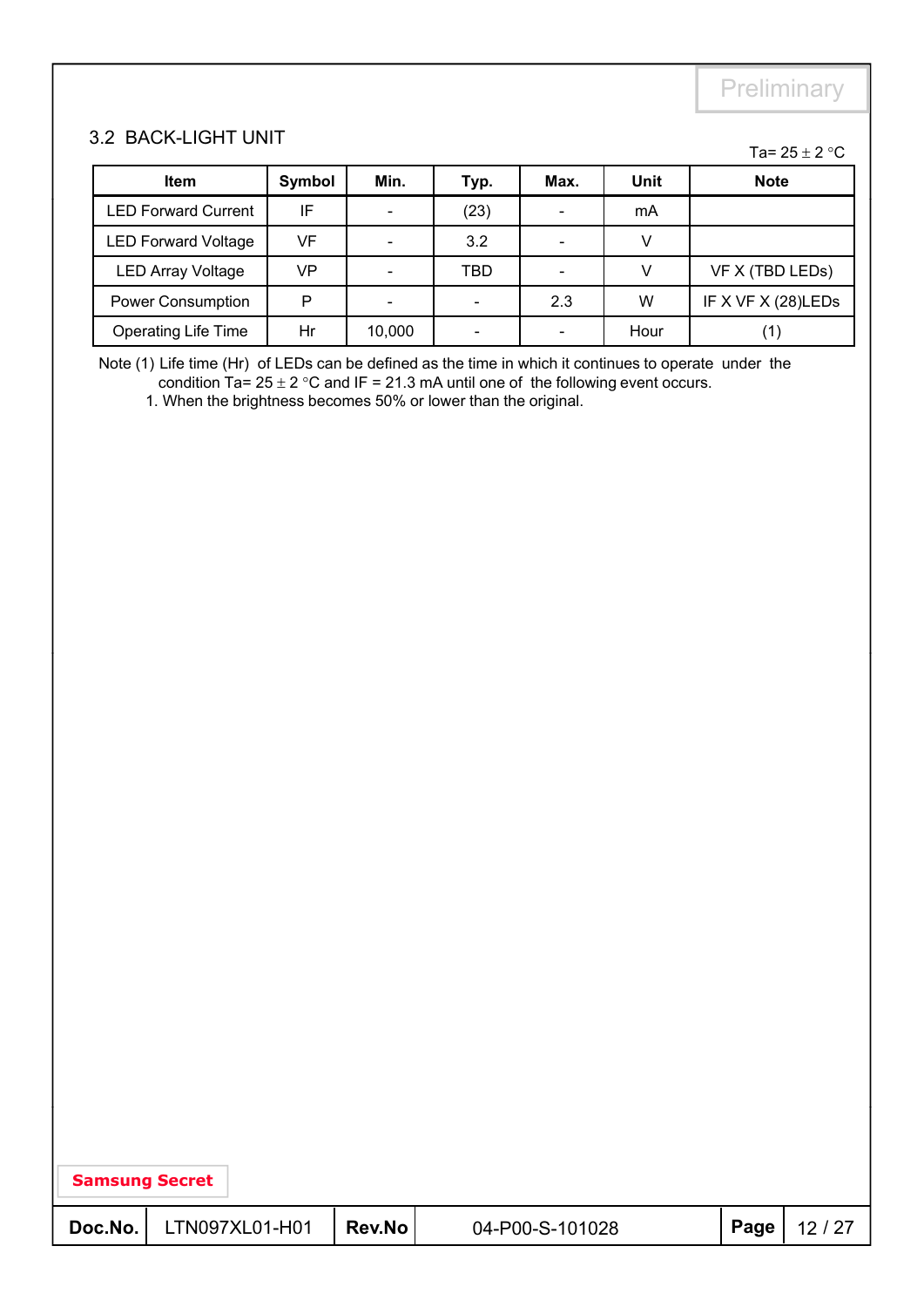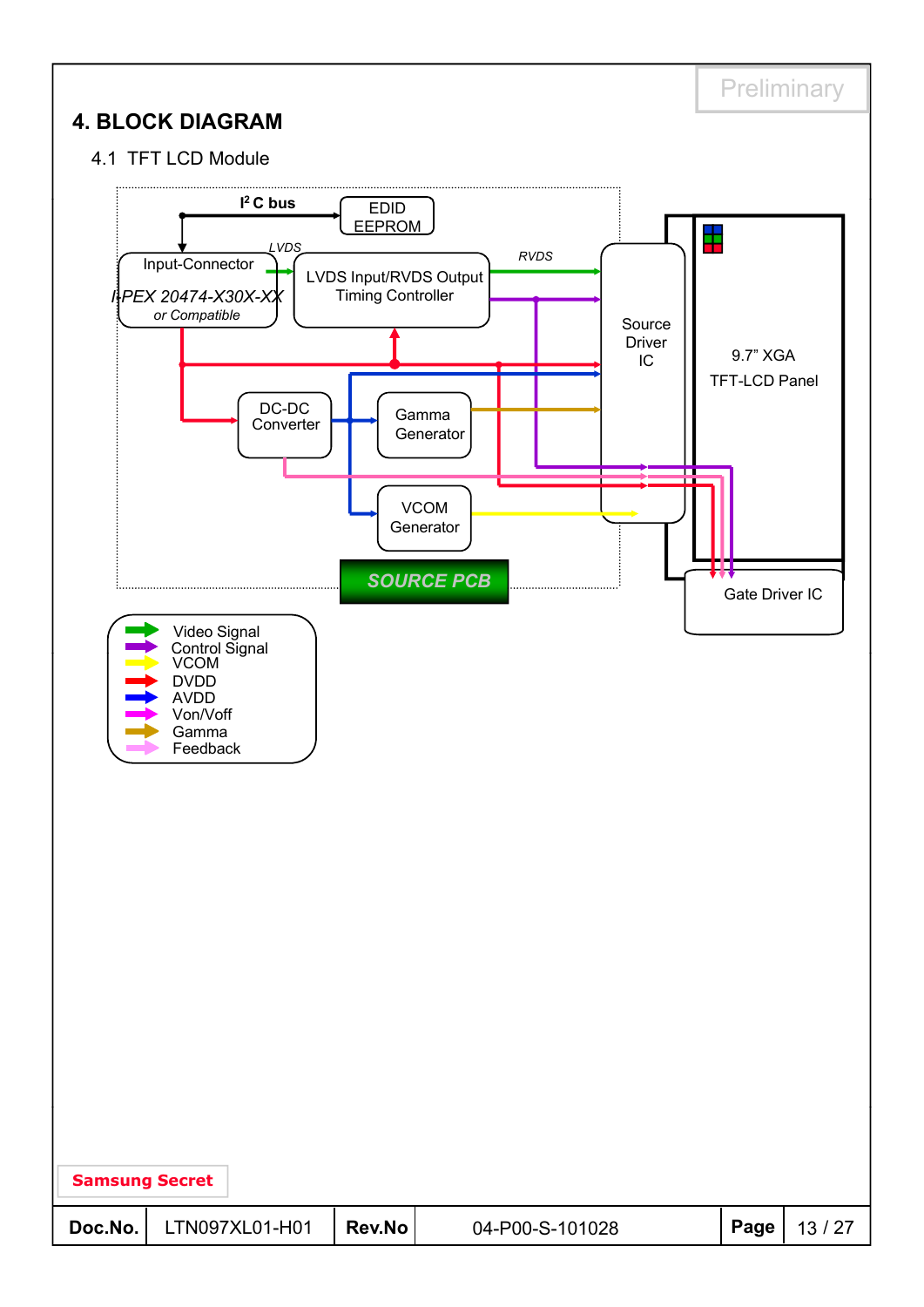# **5. INPUT TERMINAL PIN ASSIGNMENT**

5.1. Input Signal & Power (LVDS, Connector : *20474-X30X-XX* by I-PEX or equivalent )

| No.            | <b>Symbol</b>         |                        |                                        | <b>Function</b>                                           | <b>Polarity</b> |      | <b>Remarks</b> |  |
|----------------|-----------------------|------------------------|----------------------------------------|-----------------------------------------------------------|-----------------|------|----------------|--|
| $\mathbf{1}$   | <b>GND</b>            | Ground                 |                                        |                                                           |                 |      |                |  |
| $\overline{c}$ | <b>VCC</b>            |                        | Power Supply, 3.3V Typ.                |                                                           |                 |      |                |  |
| $\mathfrak{S}$ | <b>VCC</b>            |                        | Power Supply, 3.3V Typ.                |                                                           |                 |      |                |  |
| $\overline{4}$ | V EEDID               | DDC 3.3V power         |                                        |                                                           |                 |      |                |  |
| 5              | <b>GSP</b>            | <b>GSP</b>             |                                        |                                                           |                 |      |                |  |
| 6              | CIK EEDID             | <b>DDC Clock</b>       |                                        |                                                           |                 |      |                |  |
| $\overline{7}$ | <b>DATA EEDID</b>     | DDC Data               |                                        |                                                           |                 |      |                |  |
| 8              | $R_{IN}$ 0-           |                        |                                        | Negative LVDS differential data input                     | Negative        |      |                |  |
| $\mathsf g$    | $R_{IN}$ 0+           |                        |                                        | Positive LVDS differential data input                     | Positive        |      |                |  |
| 10             | <b>GND</b>            | Ground                 |                                        |                                                           |                 |      |                |  |
| 11             | $R_{IN}$ 1-           |                        |                                        | Negative LVDS differential data input                     | Negative        |      |                |  |
| 12             | $R_{IN}$ 1+           |                        |                                        | Positive LVDS differential data input                     | Positive        |      |                |  |
| 13             | <b>GND</b>            | Ground                 |                                        |                                                           |                 |      |                |  |
| 14             | $R_{IN}$ 2-           |                        | Negative LVDS differential data input  | Negative                                                  |                 |      |                |  |
| 15             | $R_{IN}$ 2+           |                        | Positive LVDS differential data input  |                                                           |                 |      |                |  |
| 16             | <b>GND</b>            | Ground                 |                                        |                                                           |                 |      |                |  |
| 17             | CLKIN-                |                        | Negative LVDS differential clock input |                                                           |                 |      |                |  |
| 18             | CLKIN+                |                        |                                        | Positive LVDS differential clock input                    | Positive        |      |                |  |
| 19             | <b>GND</b>            | Ground                 |                                        |                                                           |                 |      |                |  |
| 20             | NC                    | No Connection          |                                        |                                                           |                 |      |                |  |
| 21             | Vdc                   |                        | LED Anode (Positive)                   |                                                           |                 |      |                |  |
| 22             | Vdc                   |                        | LED Anode (Positive)                   |                                                           |                 |      |                |  |
| 23             | <b>NC</b>             | No Connection          |                                        |                                                           |                 |      |                |  |
| 24             | Vdc1                  |                        | LED Cathode (Negative)                 |                                                           |                 |      |                |  |
| 25             | Vdc2                  |                        | LED Cathode (Negative)                 |                                                           |                 |      |                |  |
| 26             | Vdc3                  |                        | LED Cathode (Negative)                 |                                                           |                 |      |                |  |
| 27             | Vdc4                  |                        | LED Cathode (Negative)                 |                                                           |                 |      |                |  |
| 28             | Vdc5                  | LED Cathode (Negative) |                                        |                                                           |                 |      |                |  |
| 29             | Vdc6                  | LED Cathode (Negative) |                                        |                                                           |                 |      |                |  |
| 30             | NC                    |                        | No Connection                          |                                                           |                 |      |                |  |
|                | <b>Samsung Secret</b> |                        |                                        | When single LVDS input, even differential data pin put NC |                 |      |                |  |
| Doc.No.        | LTN097XL01-H01        |                        | <b>Rev.No</b>                          | 04-P00-S-101028                                           |                 | Page | 14/27          |  |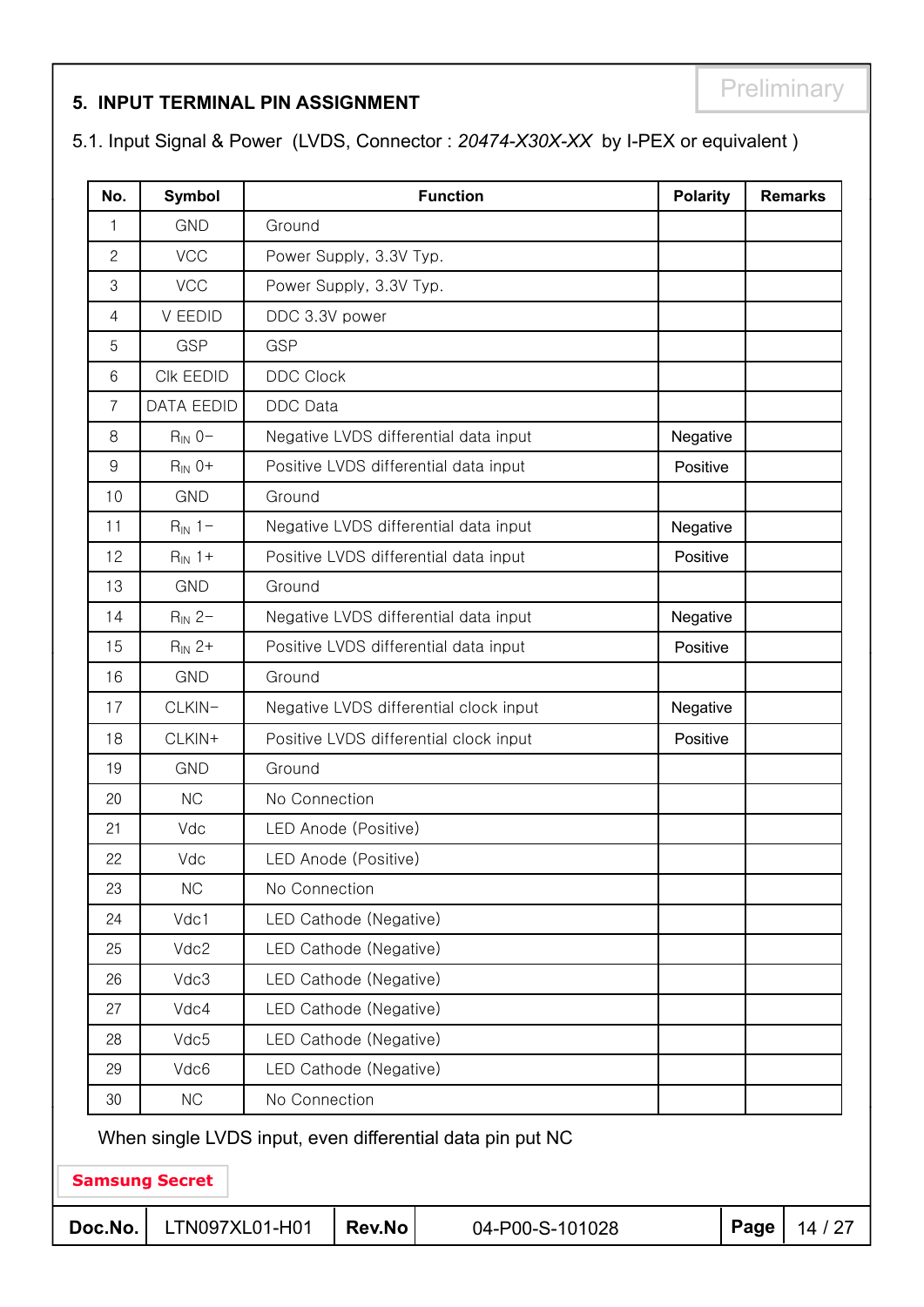| Pin No.        | Name              | <b>RGB Signal</b> | Pin No. | Name           | <b>RGB Signal</b> |
|----------------|-------------------|-------------------|---------|----------------|-------------------|
| 51             | TxIN <sub>0</sub> | R <sub>0</sub>    | 14      | TxIN14         | G <sub>5</sub>    |
| 52             | TxIN1             | R1                | 15      | TxIN15         | B <sub>0</sub>    |
| 54             | TxIN <sub>2</sub> | R <sub>2</sub>    | 19      | TxIN18         | <b>B1</b>         |
| 55             | TxIN3             | R <sub>3</sub>    | 20      | TxIN19         | <b>B2</b>         |
| 56             | TxIN4             | R <sub>4</sub>    | 22      | <b>TxIN20</b>  | B <sub>3</sub>    |
| $\mathbf{3}$   | TxIN6             | R <sub>5</sub>    | 23      | TxIN21         | B4                |
| $\overline{4}$ | TxIN7             | G <sub>0</sub>    | 24      | TxIN22         | B <sub>5</sub>    |
| 6              | TxIN8             | G <sub>1</sub>    | 27      | TxIN24         | Hsync             |
| $\overline{7}$ | TxIN9             | G <sub>2</sub>    | 28      | TxIN25         | Vsync             |
| 11             | TxIN12            | G <sub>3</sub>    | 30      | TxIN26         | DE                |
| 12             | TxIN13            | G4                | 31      | <b>TxCLKIN</b> | <b>Clock</b>      |

#### 5.2 LVDS Interface : Transmitter DS90CF363 or Compatible

#### **LVDS INTERFACE**

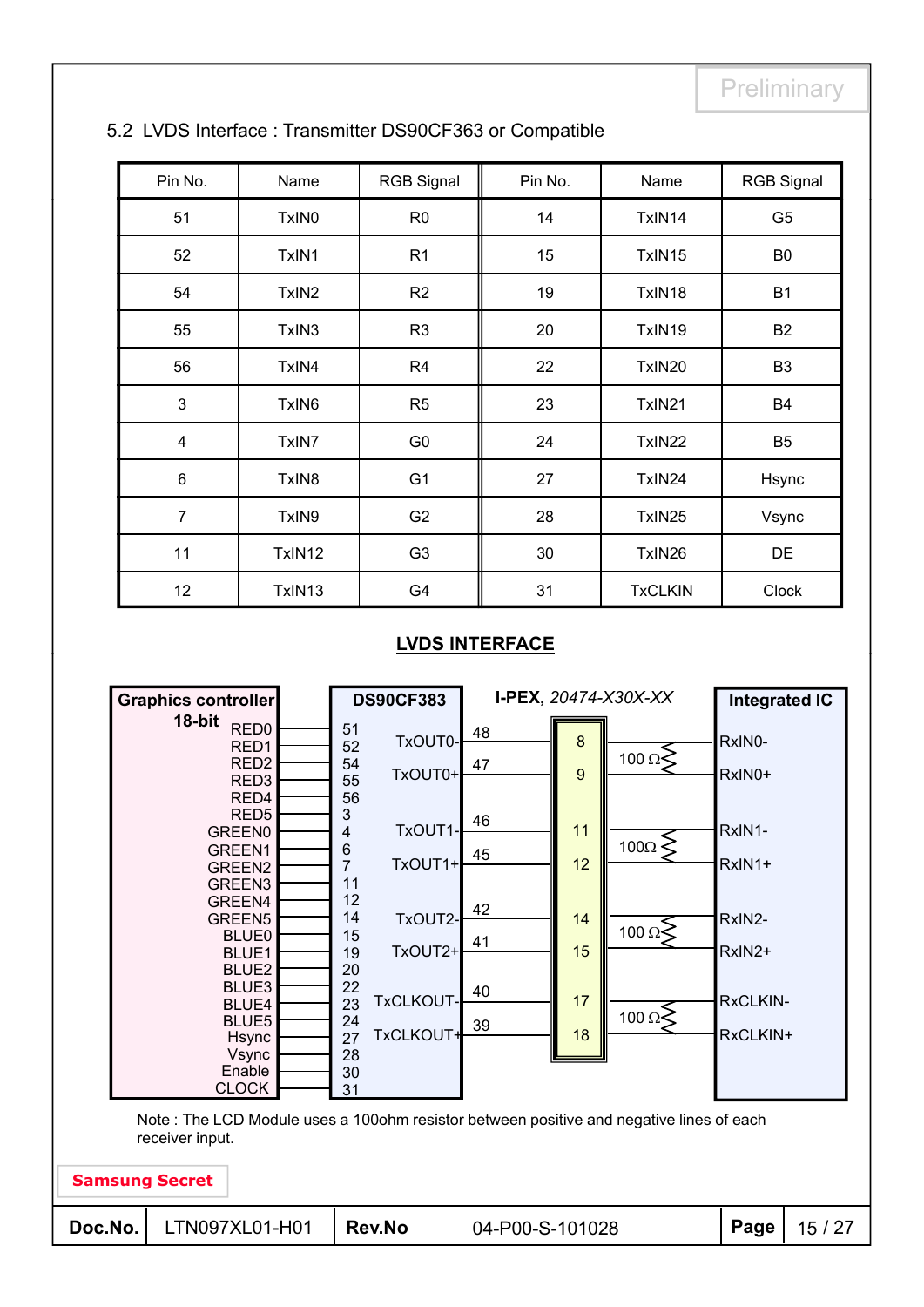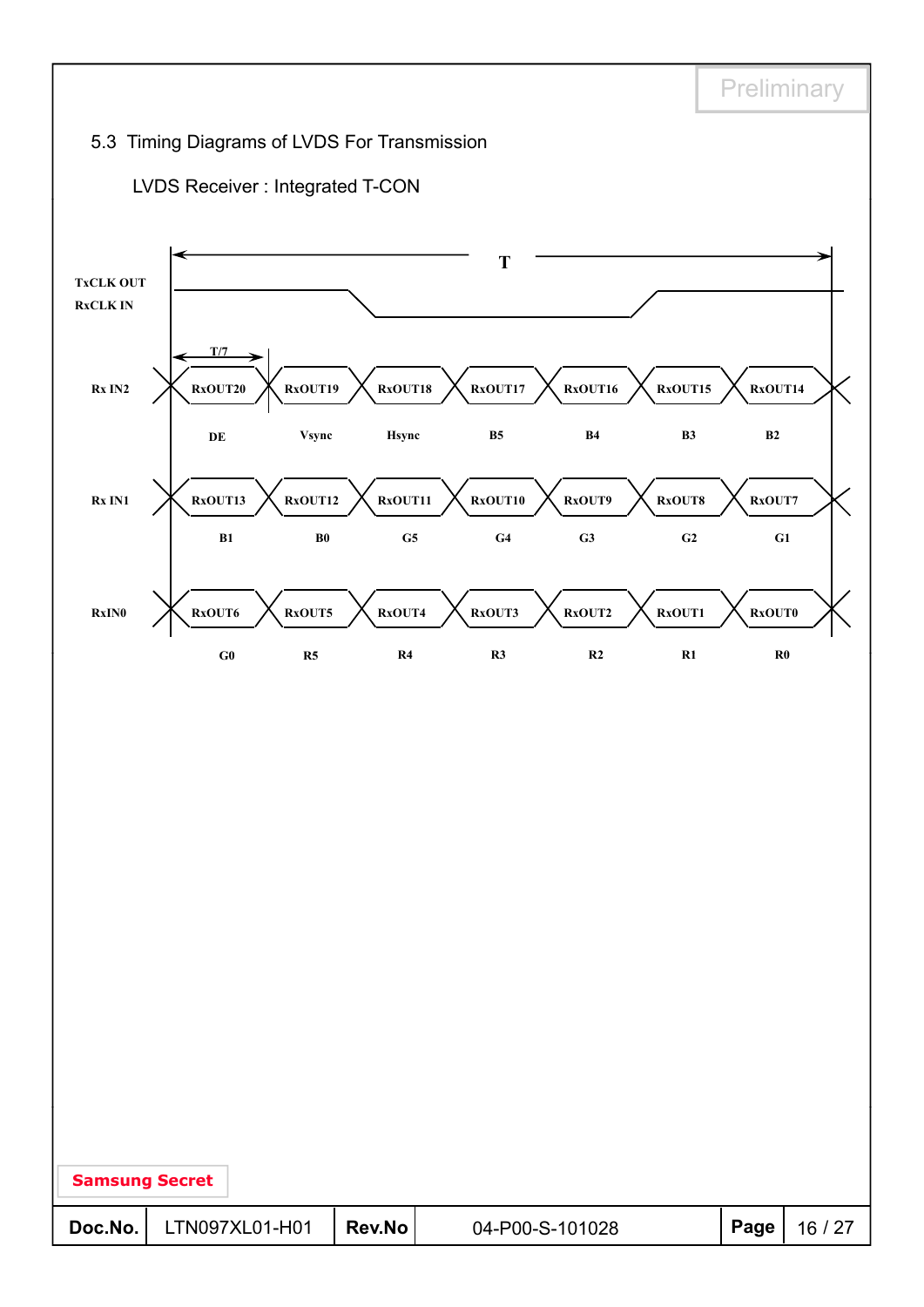|                                                                                                                                   |                       |                      |                |                |                |                |                |                |                |                          | Data Signal          |                      |                |                      |                      |                      |                      |                |                          | Gray                         |
|-----------------------------------------------------------------------------------------------------------------------------------|-----------------------|----------------------|----------------|----------------|----------------|----------------|----------------|----------------|----------------|--------------------------|----------------------|----------------------|----------------|----------------------|----------------------|----------------------|----------------------|----------------|--------------------------|------------------------------|
| Color                                                                                                                             | Display               |                      |                |                | Red            |                |                |                |                |                          | Green                |                      |                |                      |                      |                      | <b>Blue</b>          |                |                          | Scale                        |
|                                                                                                                                   |                       | R <sub>0</sub>       | R <sub>1</sub> | R <sub>2</sub> | R <sub>3</sub> | R <sub>4</sub> | R <sub>5</sub> | G <sub>0</sub> | G <sub>1</sub> | G <sub>2</sub>           | G <sub>3</sub>       | G <sub>4</sub>       | G <sub>5</sub> | B <sub>0</sub>       | <b>B1</b>            | B <sub>2</sub>       | B <sub>3</sub>       | 45             | B <sub>5</sub>           | Level                        |
|                                                                                                                                   | <b>Black</b>          | $\mathbf 0$          | 0              | 0              | $\mathbf 0$    | $\mathbf 0$    | $\mathbf 0$    | $\mathbf 0$    | $\mathbf 0$    | $\mathbf 0$              | 0                    | $\mathbf 0$          | $\mathbf 0$    | $\mathbf 0$          | $\mathbf 0$          | $\mathbf 0$          | $\mathbf 0$          | 0              | 0                        | $\overline{\phantom{0}}$     |
|                                                                                                                                   | <b>Blue</b>           | $\mathbf 0$          | 0              | 0              | $\mathbf 0$    | $\mathbf 0$    | 0              | 0              | 0              | $\mathbf 0$              | 0                    | 0                    | 0              | 1                    | 1                    | 1                    | 1                    | 1              | 1                        | $\frac{1}{2}$                |
|                                                                                                                                   | Green                 | $\mathbf 0$          | 0              | 0              | $\mathbf 0$    | $\mathbf 0$    | 0              | 1              | 1              | 1                        | 1                    | 1                    | 1              | $\mathbf 0$          | $\mathbf 0$          | 0                    | $\mathbf 0$          | 0              | 0                        | $\overline{\phantom{a}}$     |
| <b>Basic</b>                                                                                                                      | Cyan                  | $\mathbf 0$          | 0              | 0              | 0              | 0              | 0              | 1              | 1              | 1                        | 1                    | 1                    | 1              | 1                    | 1                    | $\mathbf{1}$         | 1                    | 1              | 1                        | $\overline{\phantom{a}}$     |
| Colors                                                                                                                            | Red                   | $\mathbf{1}$         | 1              | 1              | 1              | 1              | 1              | $\pmb{0}$      | 0              | $\mathbf 0$              | 0                    | 0                    | $\mathbf 0$    | $\mathbf 0$          | 0                    | 0                    | $\mathbf 0$          | 0              | 0                        | $\overline{\phantom{0}}$     |
|                                                                                                                                   | Magenta               | $\mathbf{1}$         | 1              | 1              | 1              | 1              | 1              | 0              | 0              | $\mathbf 0$              | 0                    | 0                    | 0              | 1                    | 1                    | 1                    | 1                    | 1              | 1                        | $\overline{\phantom{0}}$     |
|                                                                                                                                   | Yellow                | $\mathbf{1}$         | 1              | 1              | 1              | 1              | 1              | 1              | 1              | 1                        | 1                    | 1                    | $\mathbf{1}$   | 0                    | 0                    | 0                    | $\mathbf 0$          | 0              | 0                        | $\overline{\phantom{0}}$     |
|                                                                                                                                   | White                 | 1                    | 1              | 1              | 1              | 1              | $\mathbf{1}$   | 1              | $\mathbf 1$    | 1                        | 1                    | 1                    | 1              | 1                    | 1                    | 1                    | 1                    | 1              | 1                        | $\qquad \qquad \blacksquare$ |
|                                                                                                                                   | <b>Black</b>          | $\mathbf 0$          | 0              | 0              | $\mathbf 0$    | $\mathbf 0$    | 0              | $\mathbf 0$    | 0              | $\mathbf 0$              | 0                    | 0                    | $\mathbf 0$    | $\mathbf 0$          | $\mathbf 0$          | 0                    | $\mathbf 0$          | $\mathbf 0$    | 0                        | R <sub>0</sub>               |
|                                                                                                                                   | Dark                  | $\mathbf{1}$         | $\mathbf 0$    | 0              | 0              | $\mathbf 0$    | 0              | $\mathbf 0$    | 0              | $\mathbf 0$              | 0                    | $\mathbf 0$          | $\mathbf 0$    | $\mathbf 0$          | $\mathbf 0$          | $\mathbf 0$          | $\mathbf 0$          | $\mathbf 0$    | $\mathbf 0$              | R <sub>1</sub>               |
| Gray                                                                                                                              | ↑                     | $\mathbf 0$          | 1              | 0              | $\mathbf 0$    | $\mathbf 0$    | 0              | $\mathbf 0$    | 0              | $\mathbf 0$              | 0                    | 0                    | $\mathbf 0$    | $\mathbf 0$          | $\mathbf 0$          | 0                    | $\mathbf 0$          | 0              | 0                        | R <sub>2</sub>               |
| Scale                                                                                                                             | $\ddot{\cdot}$        | İ                    | $\ddot{\cdot}$ | $\ddot{\cdot}$ |                | İ              | $\ddot{\cdot}$ | $\ddot{\cdot}$ | $\ddot{\cdot}$ | Ì.                       | $\ddot{\cdot}$       | $\ddot{\phantom{a}}$ |                | $\ddot{\cdot}$       | $\ddot{\phantom{0}}$ | $\ddot{\cdot}$       | $\ddot{\phantom{a}}$ | $\ddot{\cdot}$ | $\ddot{\cdot}$           | R3~R60                       |
| Of                                                                                                                                | $\cdot$               | $\ddot{\cdot}$       | İ              | $\cdot$        |                | $\ddot{\cdot}$ | $\ddot{\cdot}$ | $\ddot{\cdot}$ | $\ddot{\cdot}$ | $\ddot{\cdot}$           | $\blacksquare$       | $\ddot{\cdot}$       |                | $\ddot{\cdot}$       | $\ddot{\cdot}$       | $\ddot{\cdot}$       | $\ddot{\cdot}$       | İ,             | $\overline{\phantom{a}}$ |                              |
| Red                                                                                                                               | ↓                     | $\mathbf{1}$         | 0              | 1              | $\mathbf{1}$   | 1              | $\mathbf 1$    | $\pmb{0}$      | 0              | $\pmb{0}$                | 0                    | 0                    | $\pmb{0}$      | $\mathbf 0$          | $\pmb{0}$            | $\pmb{0}$            | $\mathbf 0$          | 0              | 0                        | R61                          |
|                                                                                                                                   | Light                 | $\mathbf 0$          | 1              | 1              | $\mathbf{1}$   | 1              | $\mathbf 1$    | $\pmb{0}$      | 0              | $\mathbf 0$              | 0                    | 0                    | 0              | 0                    | $\mathbf 0$          | 0                    | $\mathbf 0$          | 0              | $\mathbf 0$              | R62                          |
|                                                                                                                                   | Red                   | $\mathbf{1}$         | 1              | $\mathbf{1}$   | $\mathbf{1}$   | 1              | $\mathbf{1}$   | $\mathbf 0$    | 0              | $\mathbf 0$              | 0                    | $\mathbf 0$          | $\mathbf 0$    | $\mathbf 0$          | 0                    | 0                    | $\mathbf 0$          | 0              | 0                        | R63                          |
|                                                                                                                                   | <b>Black</b>          | $\mathbf 0$          | 0              | 0              | $\mathbf 0$    | $\mathbf 0$    | 0              | $\mathbf 0$    | 0              | $\overline{0}$           | 0                    | $\mathbf 0$          | $\mathbf 0$    | 0                    | 0                    | $\overline{0}$       | $\mathbf 0$          | $\overline{0}$ | 0                        | G <sub>0</sub>               |
|                                                                                                                                   | Dark                  | $\mathbf 0$          | $\mathbf 0$    | 0              | 0              | $\mathbf 0$    | 0              | 1              | 0              | $\mathbf 0$              | 0                    | $\mathbf 0$          | $\mathbf 0$    | $\mathbf 0$          | $\mathbf 0$          | 0                    | $\mathbf 0$          | $\mathbf 0$    | 0                        | G <sub>1</sub>               |
| Gray                                                                                                                              | ↑                     | $\mathbf 0$          | 0              | 0              | $\mathbf 0$    | $\mathbf 0$    | 0              | $\mathbf 0$    | 1              | $\mathbf 0$              | 0                    | 0                    | $\mathbf 0$    | $\mathbf 0$          | $\mathbf 0$          | 0                    | $\mathbf 0$          | 0              | 0                        | G <sub>2</sub>               |
| Scale                                                                                                                             | $\ddot{\cdot}$        | $\ddot{\phantom{a}}$ | t.             | $\ddot{\cdot}$ | ÷              | $\ddot{\cdot}$ | $\ddot{\cdot}$ | t              | ÷.             | ÷                        | İ.                   | $\ddot{\cdot}$       |                | $\ddot{\cdot}$       | $\ddot{\cdot}$       | $\ddot{\cdot}$       | $\ddot{\cdot}$       | İ.             | $\ddot{\phantom{a}}$     | G3~G60                       |
| Of                                                                                                                                | $\ddot{\cdot}$        | $\ddot{\cdot}$       | ÷.             | ÷.             | ÷              | $\ddot{\cdot}$ | $\ddot{\cdot}$ | $\ddot{\cdot}$ | $\ddot{\cdot}$ | $\ddot{\phantom{a}}$     | Ì.                   | $\ddot{\cdot}$       |                | $\ddot{\phantom{a}}$ | $\ddot{\cdot}$       | $\ddot{\phantom{a}}$ | İ                    | $\ddot{\cdot}$ | $\ddot{\phantom{a}}$     |                              |
| Green                                                                                                                             | ↓                     | $\pmb{0}$            | 0              | 0              | $\pmb{0}$      | 0              | 0              | 1              | 0              | 1                        | 1                    | 1                    | 1              | $\pmb{0}$            | 0                    | 0                    | $\pmb{0}$            | 0              | 0                        | G61                          |
|                                                                                                                                   | Light                 | 0                    | 0              | 0              | 0              | 0              | 0              | 0              | 1              | 1                        | 1                    | 1                    | 1              | 0                    | 0                    | $\pmb{0}$            | $\pmb{0}$            | 0              | 0                        | G62                          |
|                                                                                                                                   | Green                 | $\mathbf 0$          | 0              | 0              | $\mathbf 0$    | $\mathbf 0$    | $\mathbf 0$    | 1              | $\mathbf{1}$   | $\mathbf{1}$             | $\mathbf{1}$         | 1                    | 1              | $\mathbf 0$          | $\mathbf 0$          | $\mathbf 0$          | $\mathbf 0$          | 0              | 0                        | G63                          |
|                                                                                                                                   | <b>Black</b>          | $\mathbf 0$          | 0              | 0              | $\mathbf 0$    | $\mathbf 0$    | 0              | $\pmb{0}$      | 0              | $\mathbf 0$              | 0                    | 0                    | $\mathbf 0$    | $\mathbf 0$          | $\mathbf 0$          | 0                    | $\mathbf 0$          | 0              | 0                        | B <sub>0</sub>               |
|                                                                                                                                   | Dark                  | $\mathbf 0$          | 0              | 0              | $\mathbf 0$    | $\mathbf 0$    | 0              | $\mathbf 0$    | 0              | $\mathbf 0$              | 0                    | 0                    | $\mathbf 0$    | $\mathbf{1}$         | $\mathbf 0$          | 0                    | $\mathbf 0$          | 0              | 0                        | <b>B1</b>                    |
| Gray                                                                                                                              | ↑                     | $\mathbf 0$          | 0              | 0              | $\overline{0}$ | $\mathbf 0$    | 0              | $\mathbf 0$    | 0              | $\overline{0}$           | 0                    | $\overline{0}$       | $\mathbf 0$    | $\mathbf 0$          | 1                    | $\overline{0}$       | $\overline{0}$       | $\overline{0}$ | 0                        | <b>B2</b>                    |
| Scale                                                                                                                             | $\vdots$              | $\ddot{\cdot}$       | t.             |                |                |                |                |                | Ì.             | $\overline{\phantom{a}}$ | $\ddot{\phantom{0}}$ | $\ddot{\phantom{a}}$ |                |                      |                      |                      |                      | Ì.             |                          | B3~B60                       |
| Of                                                                                                                                | $\ddot{\phantom{a}}$  | $\ddot{\phantom{a}}$ | $\ddot{\cdot}$ | $\ddot{\cdot}$ |                |                | $\ddot{\cdot}$ | $\ddot{\cdot}$ | $\ddot{\cdot}$ | ÷,                       | $\ddot{\cdot}$       | $\ddot{\cdot}$       |                |                      |                      | $\ddot{\phantom{a}}$ | $\ddot{\cdot}$       |                |                          |                              |
| <b>Blue</b>                                                                                                                       | ↓                     | $\mathbf 0$          | 0              | 0              | $\mathbf 0$    | 0              | $\mathbf 0$    | $\mathbf 0$    | $\mathbf 0$    | $\mathbf 0$              | 0                    | $\mathbf 0$          | $\mathbf 0$    | $\mathbf{1}$         | 0                    | $\mathbf{1}$         | $\mathbf{1}$         | $\mathbf 1$    | $\mathbf{1}$             | <b>B61</b>                   |
|                                                                                                                                   | Light                 | $\mathbf 0$          | $\mathbf 0$    | 0              | 0              | $\mathbf 0$    | 0              | $\mathbf 0$    | $\mathbf 0$    | $\mathbf 0$              | 0                    | $\mathbf 0$          | $\mathbf 0$    | $\mathbf 0$          | 1                    | $\mathbf{1}$         | $\mathbf{1}$         | 1              | $\mathbf{1}$             | <b>B62</b>                   |
|                                                                                                                                   | <b>Blue</b>           | $\mathbf 0$          | 0              | 0              | $\mathbf 0$    | 0              | 0              | $\mathbf 0$    | 0              | $\mathbf 0$              | 0                    | 0                    | $\pmb{0}$      | 1                    | 1                    | $\mathbf{1}$         | 1                    | 1              | 1                        | <b>B63</b>                   |
| Note 1) Definition of gray :                                                                                                      |                       |                      |                |                |                |                |                |                |                |                          |                      |                      |                |                      |                      |                      |                      |                |                          |                              |
| Rn: Red gray, Gn: Green gray, Bn: Blue gray (n=gray level)<br>Note 2) Input signal: 0 = Low level voltage, 1 = High level voltage |                       |                      |                |                |                |                |                |                |                |                          |                      |                      |                |                      |                      |                      |                      |                |                          |                              |
|                                                                                                                                   | <b>Samsung Secret</b> |                      |                |                |                |                |                |                |                |                          |                      |                      |                |                      |                      |                      |                      |                |                          |                              |
| Doc.No.                                                                                                                           | LTN097XL01-H01        |                      |                |                |                |                | Rev.No         |                |                |                          |                      |                      |                | 04-P00-S-101028      |                      |                      |                      |                | Page                     | 17/27                        |
|                                                                                                                                   |                       |                      |                |                |                |                |                |                |                |                          |                      |                      |                |                      |                      |                      |                      |                |                          |                              |

# 5.4 Input Signals, Basic Display Colors and Gray Scale of Each Color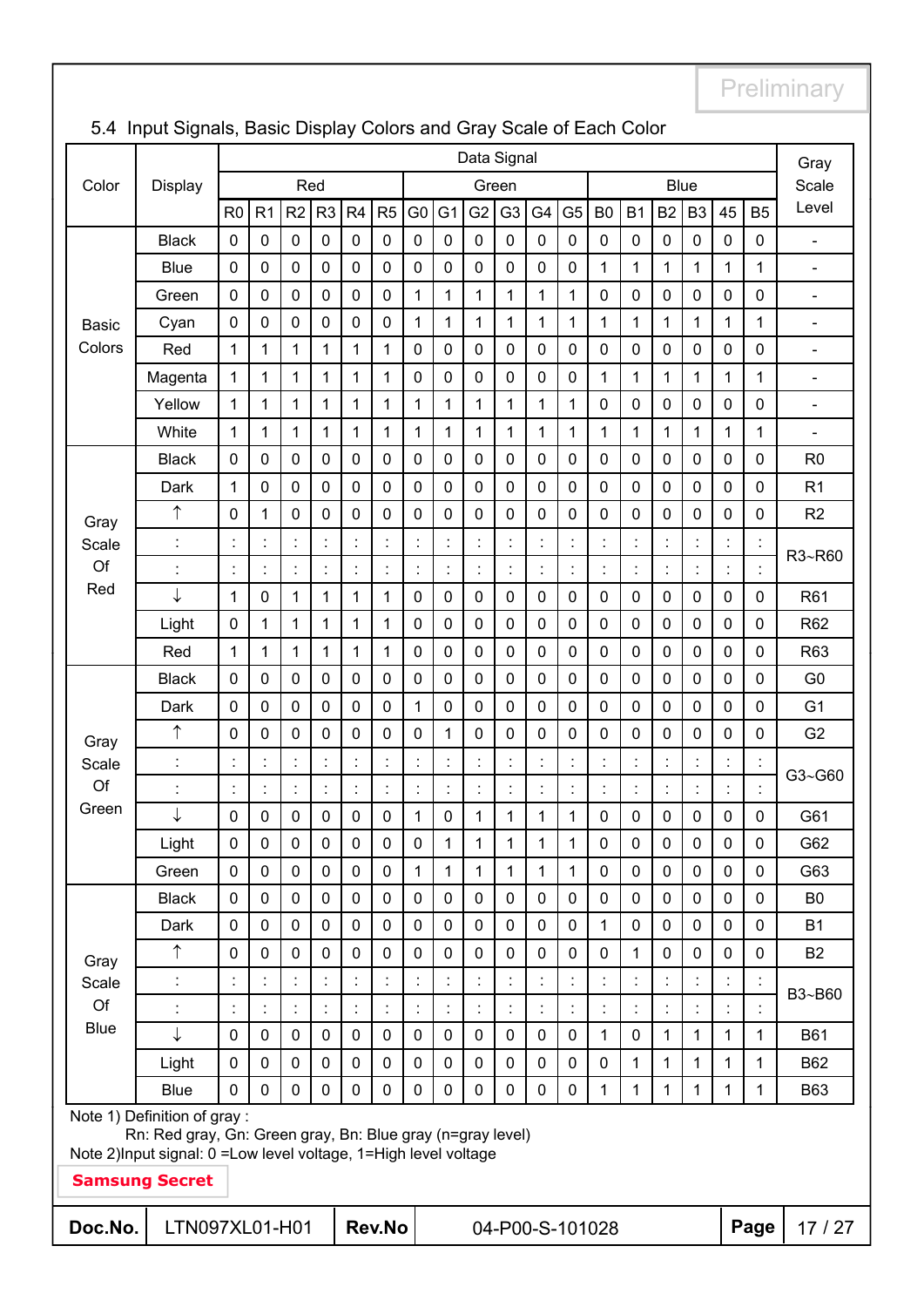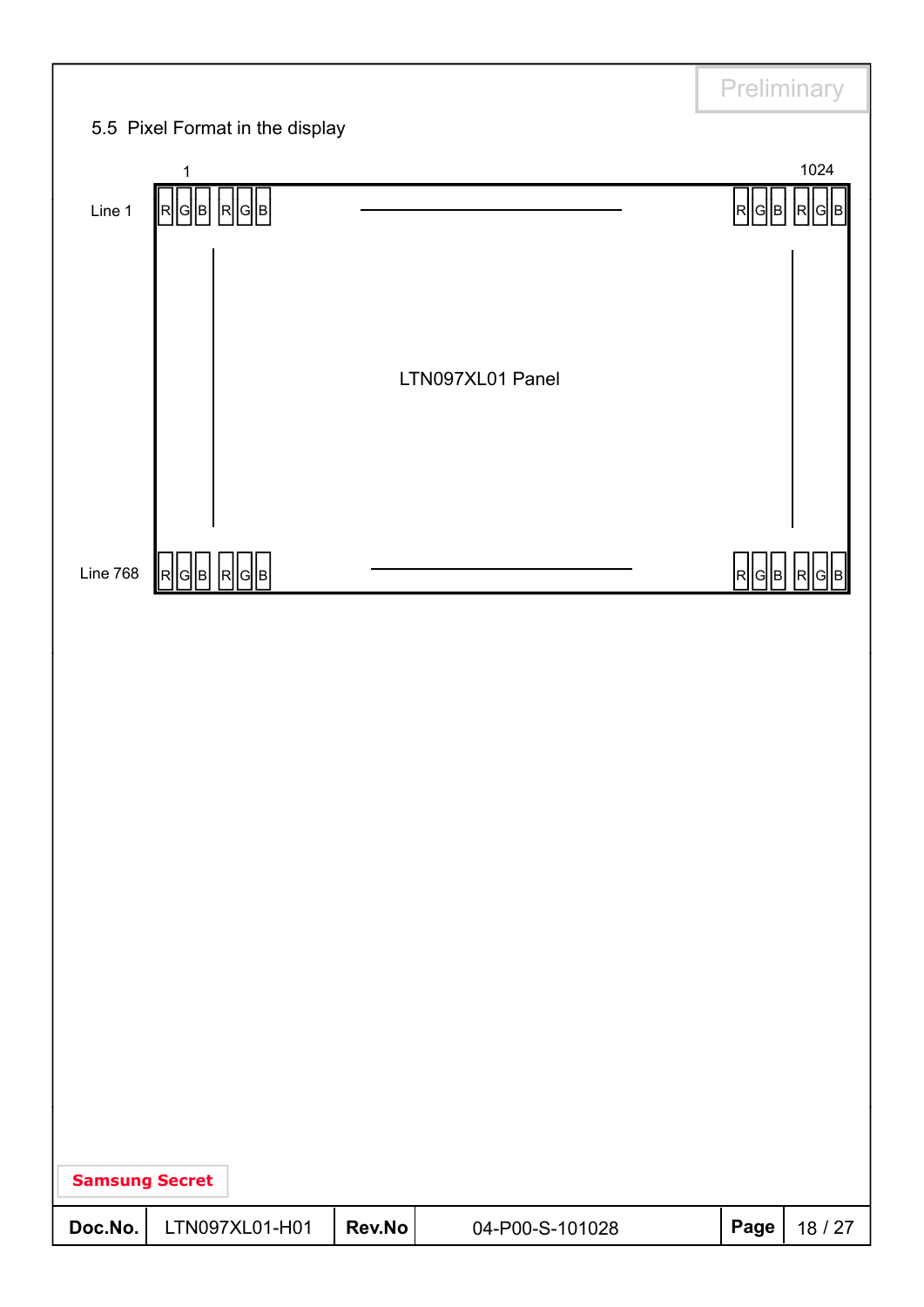# Preliminary **6. INTERFACE TIMING**

### 6.1 Timing Parameters

| Signal                                          | Item              | Symbol     | Min.           | Typ. | Max.                         | Unit          | <b>Note</b> |
|-------------------------------------------------|-------------------|------------|----------------|------|------------------------------|---------------|-------------|
| Frame Frequency                                 | Cycle             | <b>TV</b>  | 772            | 800  | 812                          | Lines         |             |
| <b>Vertical Active</b><br>Display Term          | Display<br>Period | <b>TVD</b> | -              | 768  | $\overline{\phantom{a}}$     | Lines         |             |
| One Line<br><b>Scanning Time</b>                | Cycle             | <b>TH</b>  | $\blacksquare$ | 2084 | $\qquad \qquad \blacksquare$ | <b>Clocks</b> |             |
| <b>Horizontal Active</b><br><b>Display Term</b> | Display<br>Period | <b>THD</b> |                | 1024 |                              | <b>Clocks</b> |             |

#### 6.2 Timing diagrams of interface signal

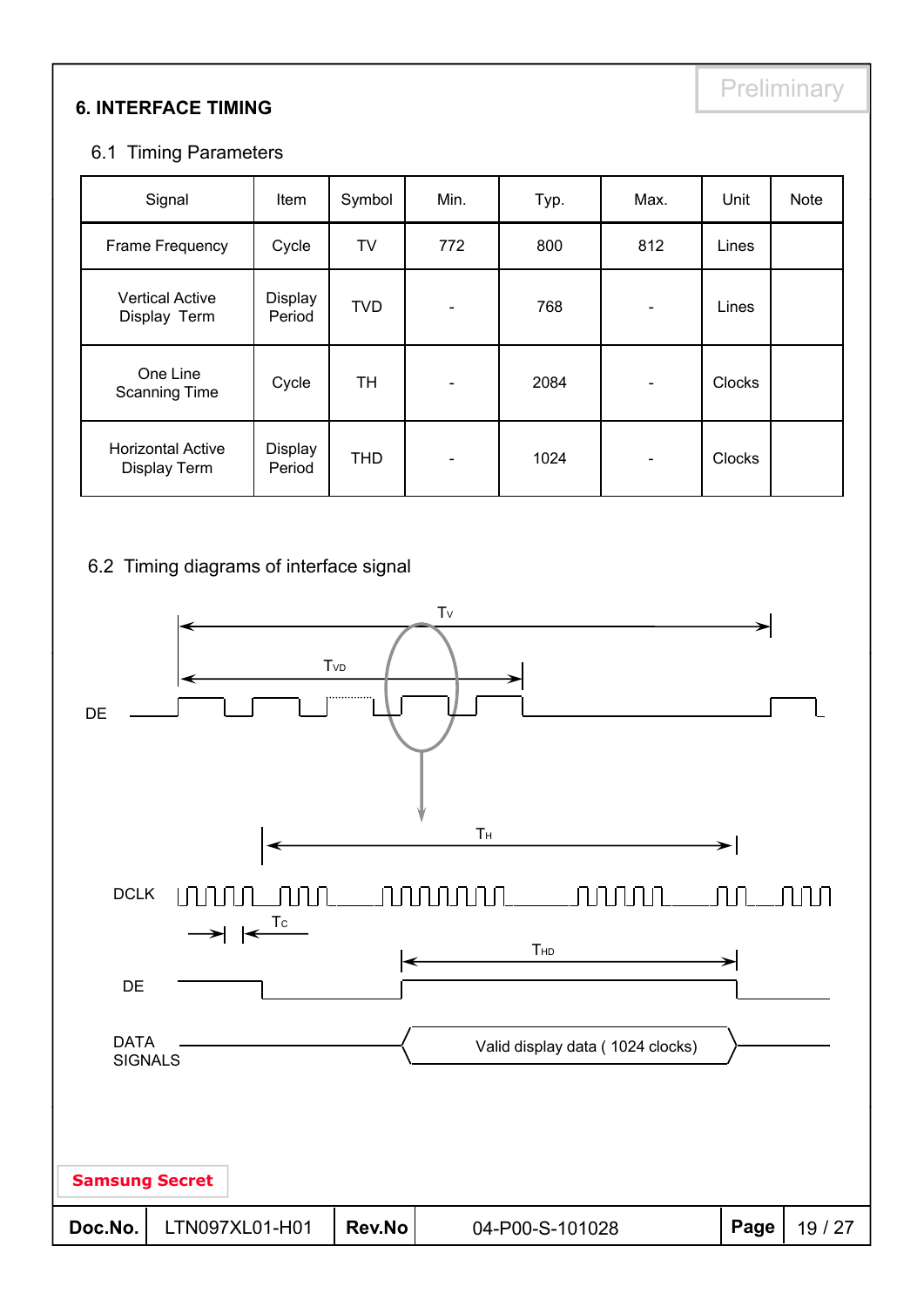6.3 Power ON/OFF Sequence **Example 2018** Preliminary

: To prevent a latch-up or DC operation of the LCD module, the power on/off sequence should be as the diagram below.

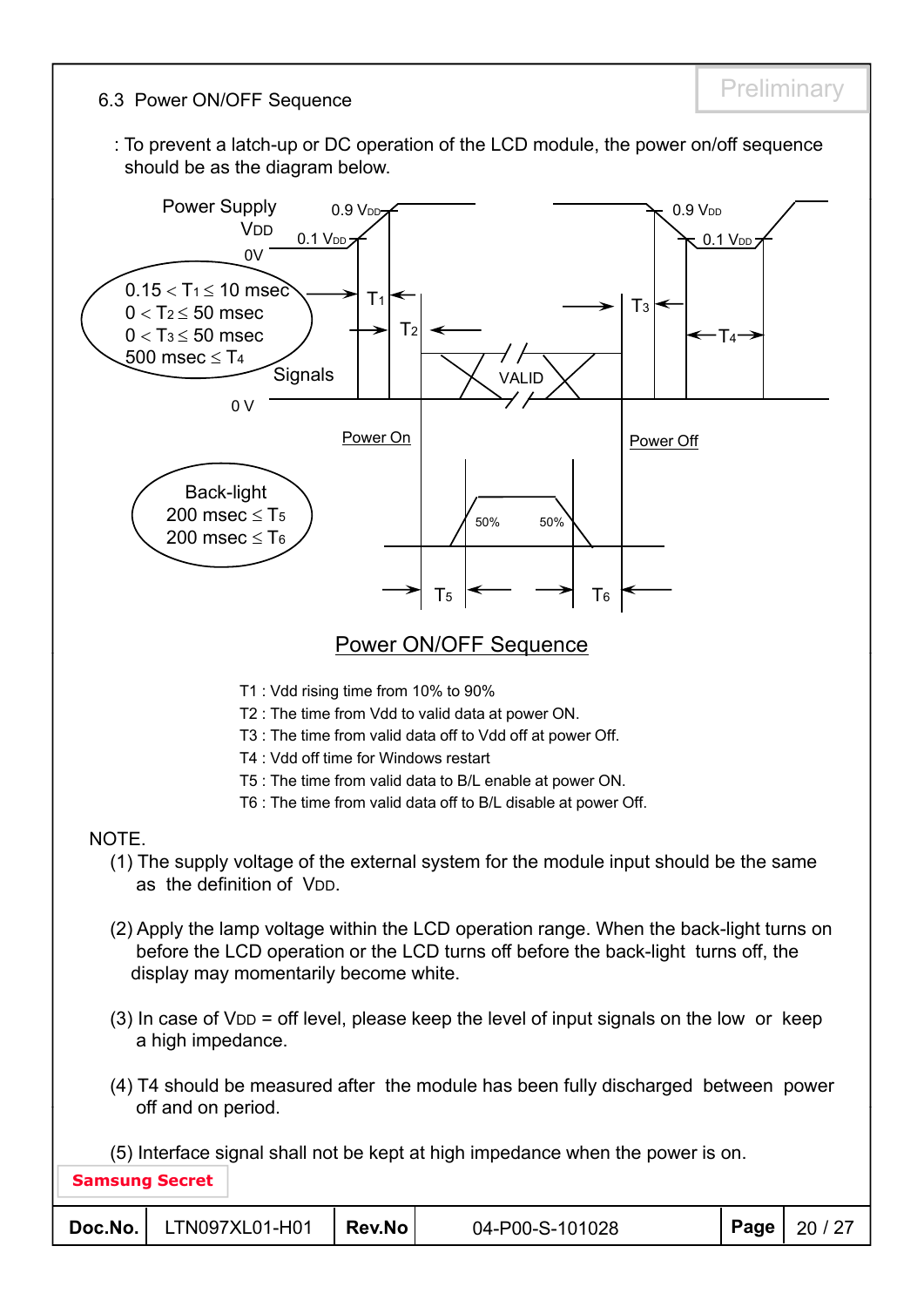# **7. Mechanical Outline Dimension Preliminary**

Refer to the next page

| <b>Samsung Secret</b> |                |        |                 |      |       |  |  |
|-----------------------|----------------|--------|-----------------|------|-------|--|--|
| Doc.No.               | LTN097XL01-H01 | Rev.No | 04-P00-S-101028 | Page | 21/27 |  |  |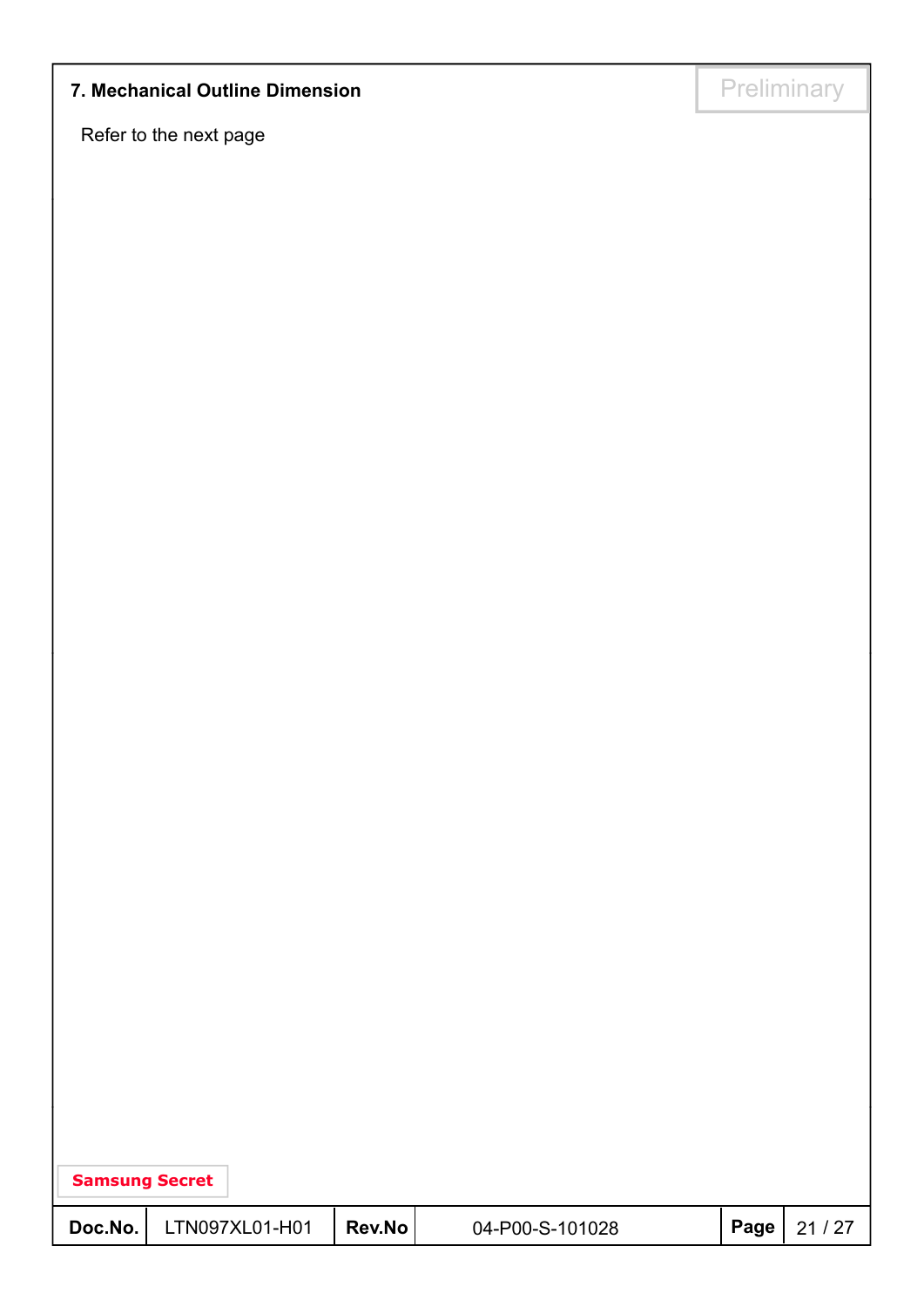*This page will be replaced with the outline drawing after prod i PDF fil ducing PDF file.*

| <b>Samsung Secret</b> |                |        |                 |      |       |
|-----------------------|----------------|--------|-----------------|------|-------|
| Doc.No.               | LTN097XL01-H01 | Rev.No | 04-P00-S-101028 | Page | 22/27 |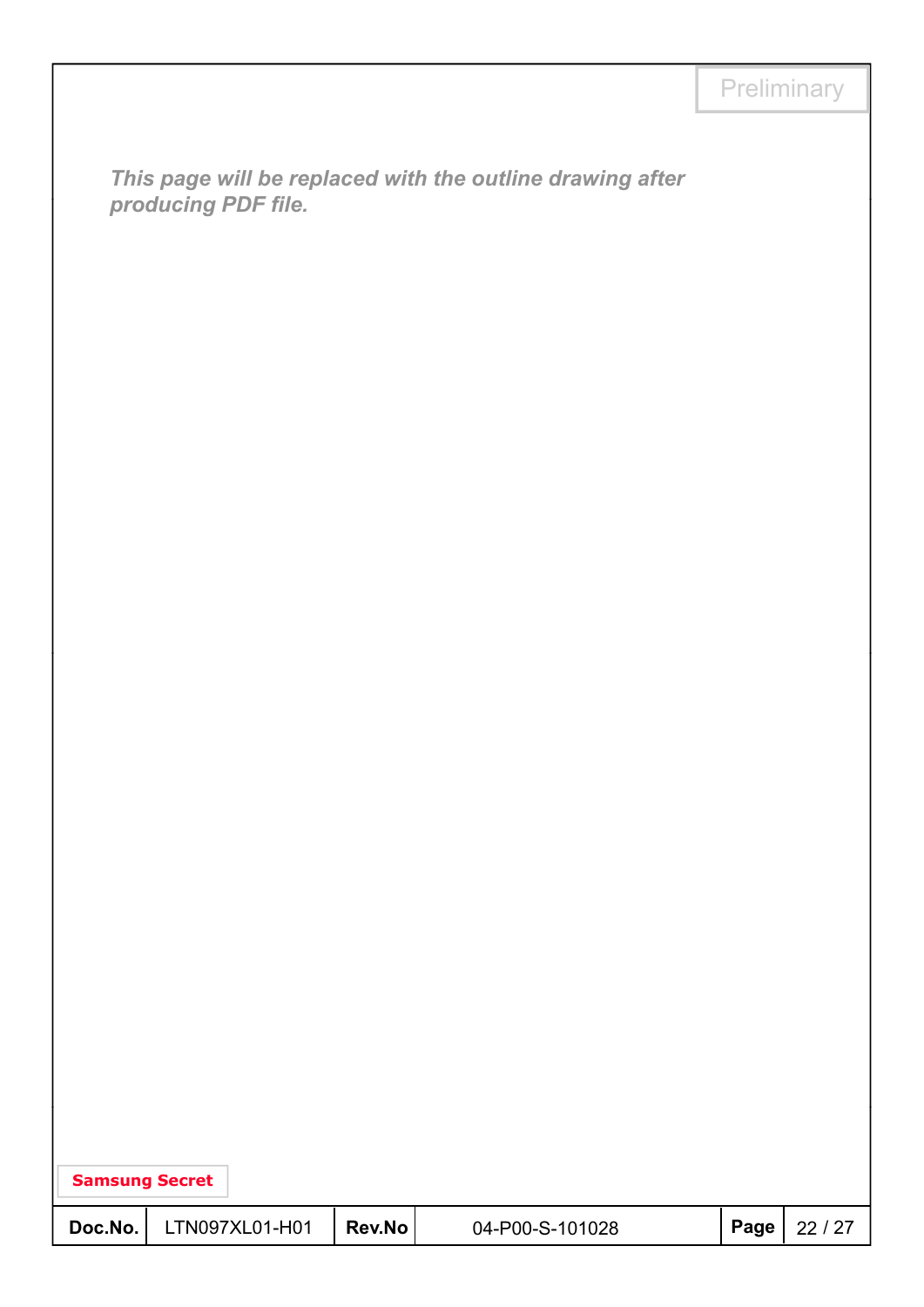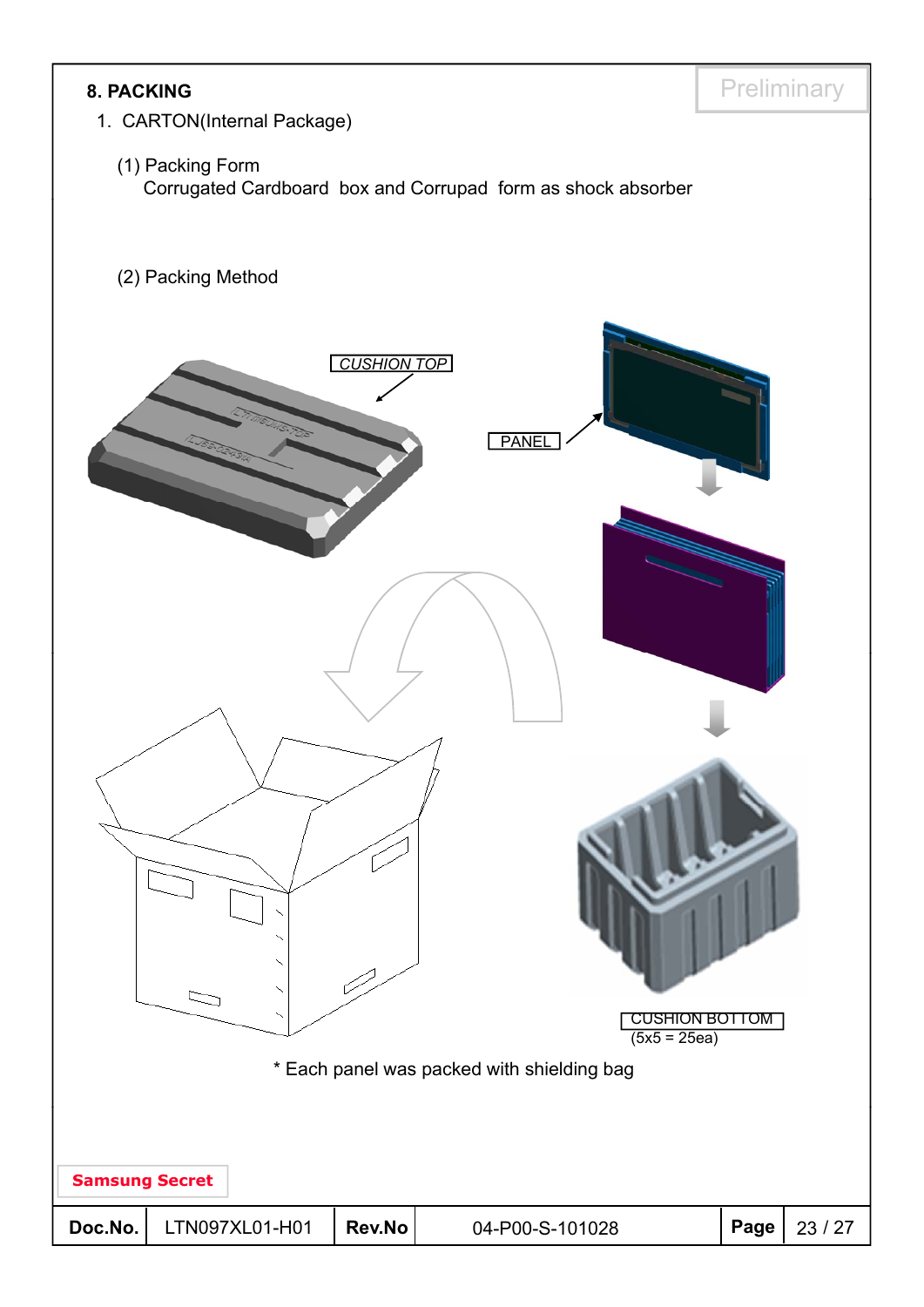#### (3)Packing Material

| No | Part name                       | Quantity |
|----|---------------------------------|----------|
|    | Static electric protective sack | 25)      |
| 2  | Packing case (Inner box)        |          |
|    | included shock absorber         | 1 set    |
| 3  | Pictorial marking               | 2 pcs    |
|    | Carton                          | 1 set    |

#### **9. MARKINGS & OTHERS**

A nameplate bearing followed by is affixed to a shipped product at the specified location on each product.

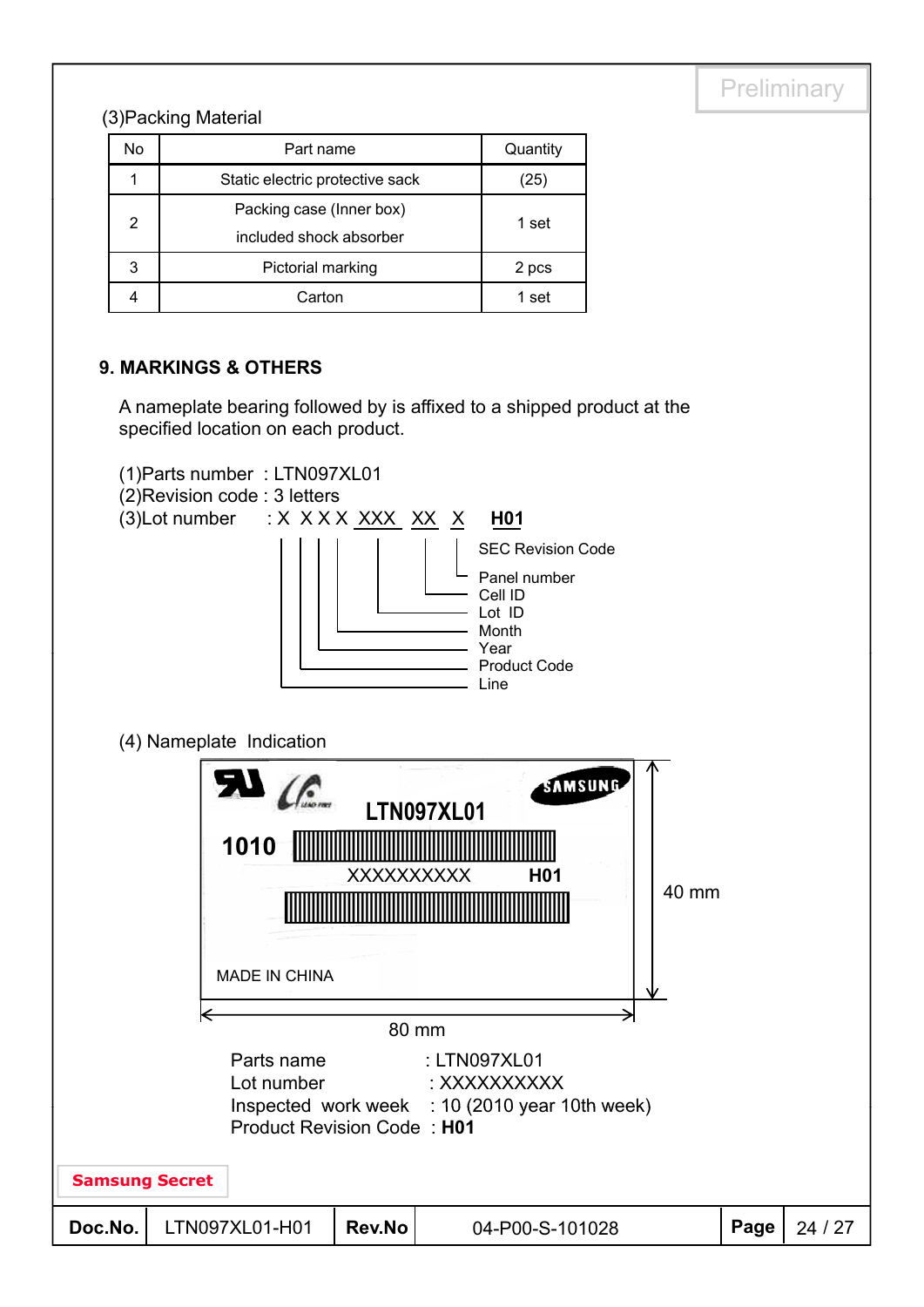|         |                                                                                                                                                       |        |                                                                                                                         | Preliminary |         |
|---------|-------------------------------------------------------------------------------------------------------------------------------------------------------|--------|-------------------------------------------------------------------------------------------------------------------------|-------------|---------|
|         |                                                                                                                                                       |        |                                                                                                                         |             |         |
|         | (5) High voltage caution notice<br><b>HIGH VOLTAGE</b><br><b>CAUTION</b><br>RISK OF ELECTRIC SHOCK<br>DISCONNECT THE ELECTRIC<br>POWER BEFORE SERVICE |        | THIS COVER CONTAINS<br>FLUORESCENT LAMP.<br>PLEASE FOLLOW LOCAL<br><b>ORDINANCES OR</b><br>REGULATIONS FOR ITS DISPOSAL | 10mm        |         |
|         |                                                                                                                                                       | 70mm   |                                                                                                                         |             |         |
|         | (6) Packing small box attach                                                                                                                          |        |                                                                                                                         |             |         |
|         |                                                                                                                                                       |        | SAMSUNG                                                                                                                 |             |         |
|         |                                                                                                                                                       |        |                                                                                                                         |             |         |
|         | <b>DEVICE: LTN097XL01</b><br><b>TYPE</b><br>$\therefore$ HO1                                                                                          |        | QTY: (25) pcs                                                                                                           |             |         |
|         |                                                                                                                                                       |        |                                                                                                                         |             |         |
|         | XXXXXXXXXX                                                                                                                                            |        |                                                                                                                         |             |         |
|         | <b>MADE IN CHINA</b>                                                                                                                                  |        |                                                                                                                         |             |         |
|         |                                                                                                                                                       |        | (7) Packing box Marking: Samsung TFT-LCD Brand Name                                                                     |             |         |
|         |                                                                                                                                                       |        |                                                                                                                         |             |         |
|         |                                                                                                                                                       |        |                                                                                                                         |             |         |
|         |                                                                                                                                                       |        |                                                                                                                         |             |         |
|         |                                                                                                                                                       |        | wise                                                                                                                    |             |         |
|         |                                                                                                                                                       |        |                                                                                                                         |             |         |
|         |                                                                                                                                                       |        | <b>view™</b>                                                                                                            |             |         |
|         |                                                                                                                                                       |        |                                                                                                                         |             |         |
|         |                                                                                                                                                       |        |                                                                                                                         |             |         |
|         |                                                                                                                                                       |        |                                                                                                                         |             |         |
|         |                                                                                                                                                       |        |                                                                                                                         |             |         |
|         | <b>Samsung Secret</b>                                                                                                                                 |        |                                                                                                                         |             |         |
| Doc.No. | LTN097XL01-H01                                                                                                                                        | Rev.No | 04-P00-S-101028                                                                                                         | Page        | 25 / 27 |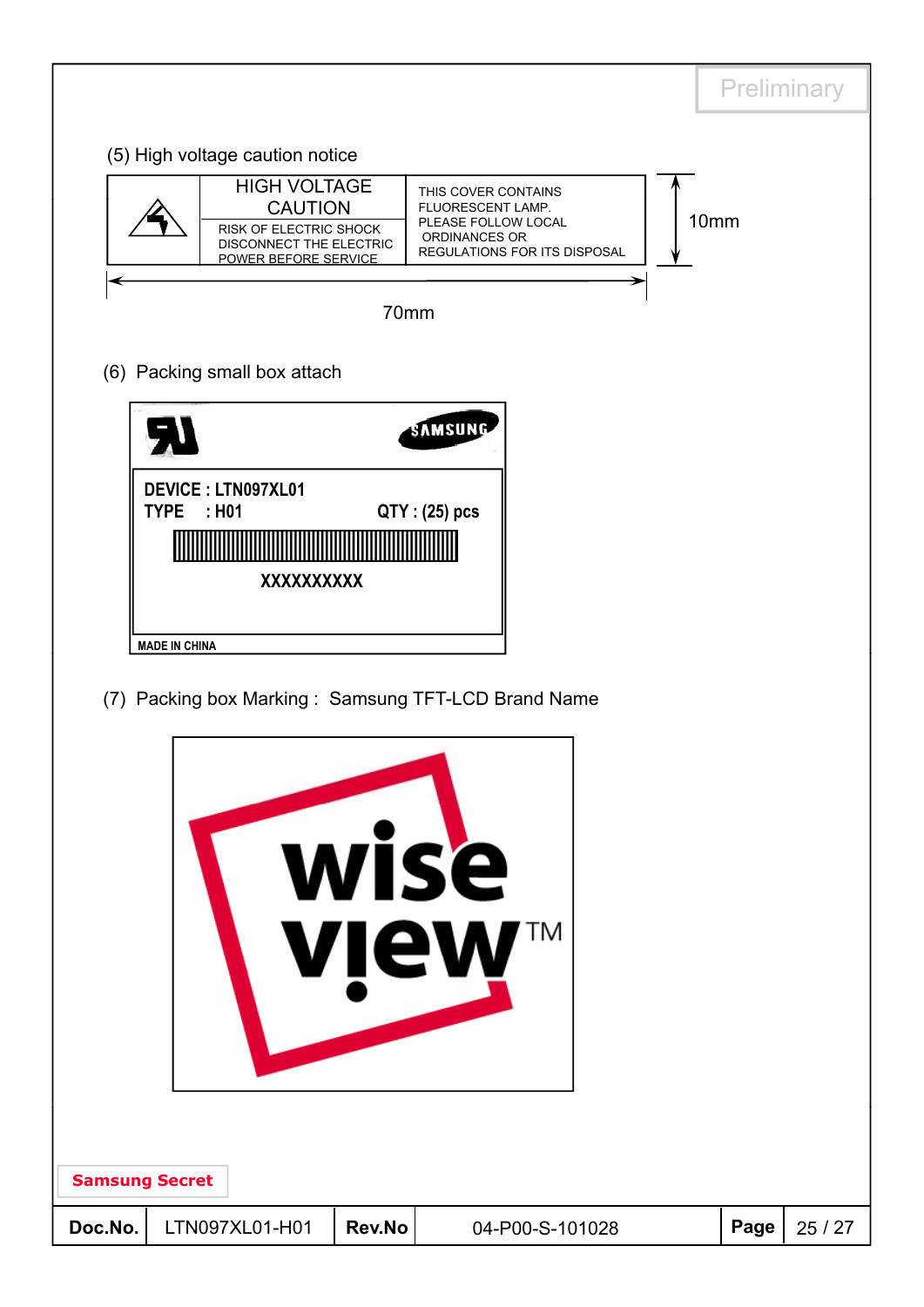# **10. GENERAL PRECAUTIONS** Preliminary

#### 1. Handling

- (a) When the module is assembled, It should be attached to the system firmly using every mounting holes. Be careful not to twist and bend the modules.
- (b) Refrain from strong mechanical shock and / or any force to the module. In addition to damage, this may cause improper operation or damage to the module and LED back-light.
- (c) Note that polarizers are very fragile and could be easily damaged. Do not press or scratch the surface harder than a HB pencil lead.
- (d) Wipe off water droplets or oil immediately. If you leave the droplets for a long time, Staining and discoloration may occur.
- (e) If the surface of the polarizer is dirty, clean it using some absorbent cotton or soft cloth.
- (f) The desirable cleaners are water, IPA (Isoprophyl Alcohol) or Hexane. Do not use Ketone type materials(ex. Acetone), Ethyl alcohol, Toluene, Ethyl acid or Methyl chloride. It might permanent damage to the polarizer due to chemical reaction.
- (g) If the liquid crystal material leaks from the panel, it should be kept away from the eyes or mouth . In case of contact with hands, legs or clothes, it must be washed away thoroughly with soap.
- (h) Protect the module from static , it may cause damage to the C-MOS Gate Array IC.
- (i) Use fingerstalls with soft gloves in order to keep display clean during the incoming inspection and assembly process.
- (j) Do not disassemble the module (j) Do not disassemble the module.
- (k) Do not pull or fold the lamp wire.
- (l) Do not adjust the variable resistor which is located on the back side.
- (m) Protection film for polarizer on the module shall be slowly peeled off just before use so that the electrostatic charge can be minimized.
- (n) Pins of I/F connector shall not be touched directly with bare hands.

# **Doc.No.** LTN097XL01-H01 **Rev.No** 04-P00-S-101028 **Page** 26 / 27 **Samsung Secret**